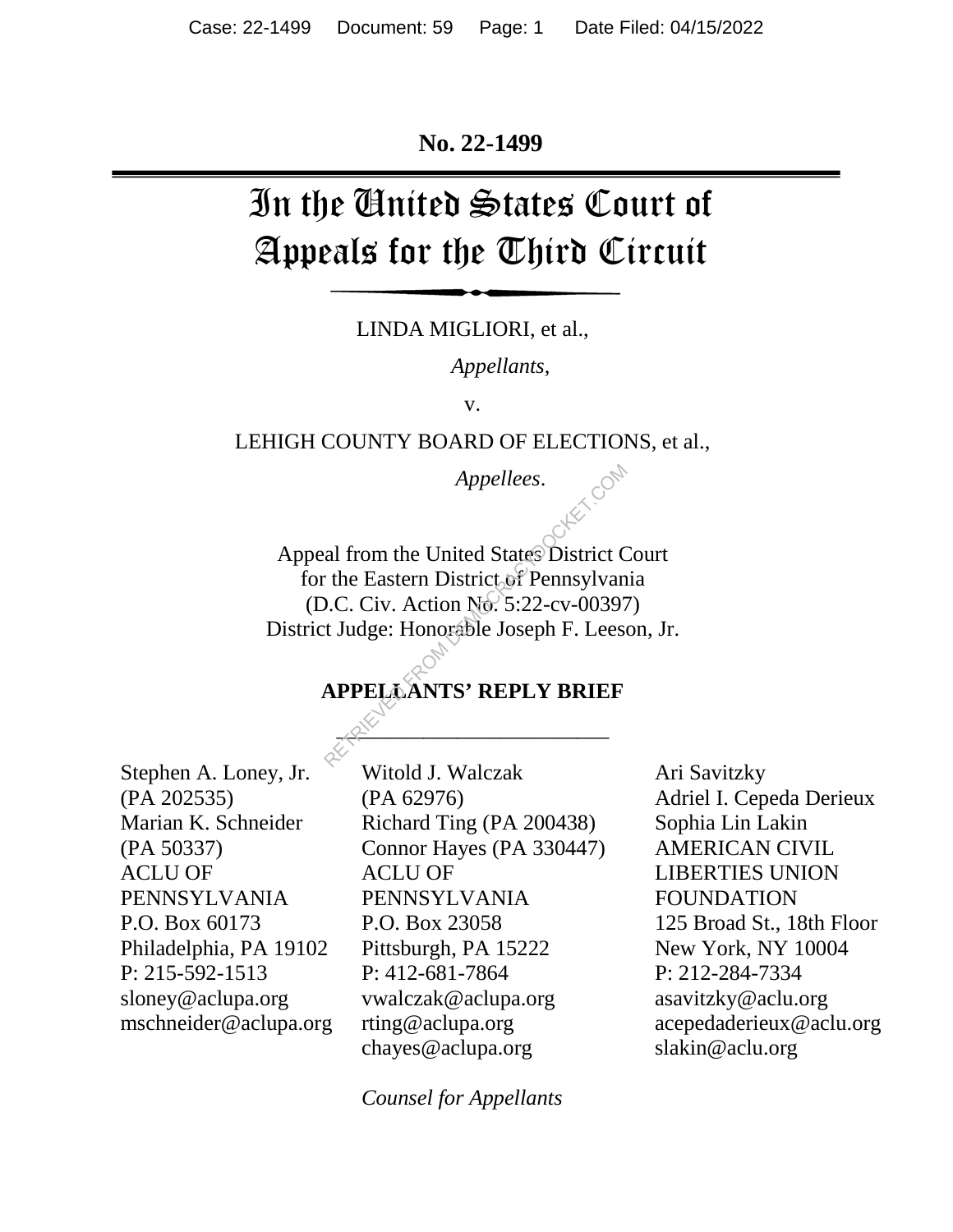# **TABLE OF CONTENTS**

| <b>TABLE OF CITATIONS</b><br>ii                                                                                                      |
|--------------------------------------------------------------------------------------------------------------------------------------|
| <b>INTRODUCTION</b><br>1                                                                                                             |
| <b>ARGUMENT</b><br>3                                                                                                                 |
| PRIVATE PARTIES CAN ENFORCE THE MATERIALITY<br>I.                                                                                    |
| A. Plaintiff Voters May Enforce the Materiality Provision's                                                                          |
| B. Plaintiff Voters Also May Enforce the Materiality Provision's                                                                     |
| II. DISENFRANCHISING PLAINTIFF VOTERS BASED ON THE<br>IMMATERIAL ENVELOPE-DATING REQUIREMENT<br>VIOLATES FEDERAL LAW $\ldots$        |
| A. The Materiality Provision Applies Without Regard to Racial<br>B. The Materiality Provision is Not Limited to Voter Registration13 |
| C. The Materiality Provision Prohibits the Board from<br>Disenfranchising Voters for Failure to Handwrite a Date on Their            |
| III.RITTER'S OTHER ARGUMENTS LACK MERIT19                                                                                            |
|                                                                                                                                      |
| B. This Court May Properly Order the Board to Comply with the Law                                                                    |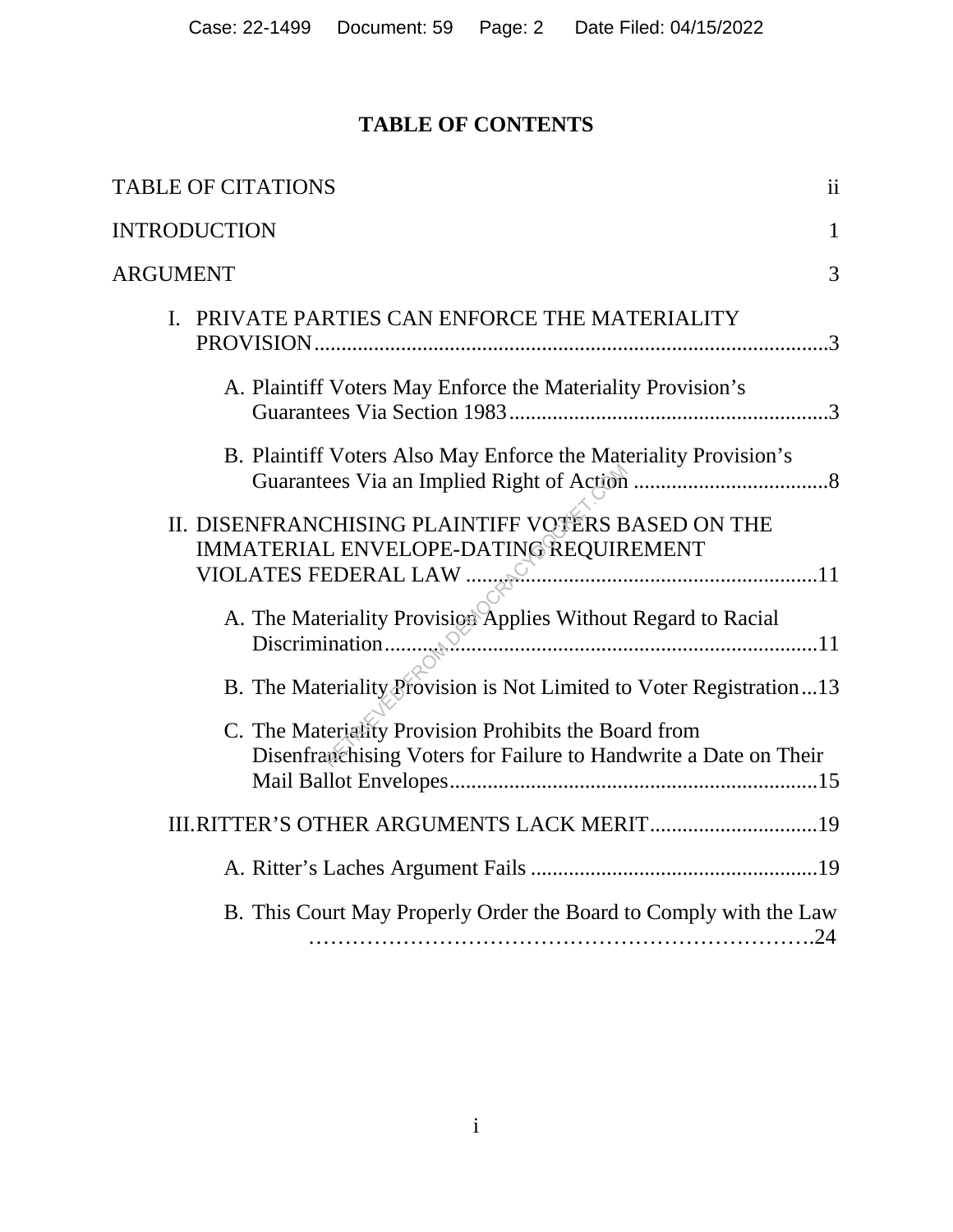# **TABLE OF CITATIONS**

## **Cases**

| Alexander v. Sandoval,                                                |     |
|-----------------------------------------------------------------------|-----|
| Ali v. Federal Bureau of Prisons,                                     |     |
| Armstrong v. Brown,                                                   |     |
| Bailey v. Patterson,                                                  |     |
| Bell v. Southwell,                                                    |     |
| Blessing v. Freestone,                                                |     |
| Blunt v. Lower Merion School District,<br>767 F.3d 247 (3d Cir. 2014) |     |
| Bostock v. Clayton Countys                                            |     |
| Bush v. Gore,                                                         | .27 |
| Chapman v. Houston Welfare Rights Organization,                       |     |
| Christopher v. SmithKline Beecham Corp.,                              | .14 |
| Circle Schools v. Pappert,                                            | .25 |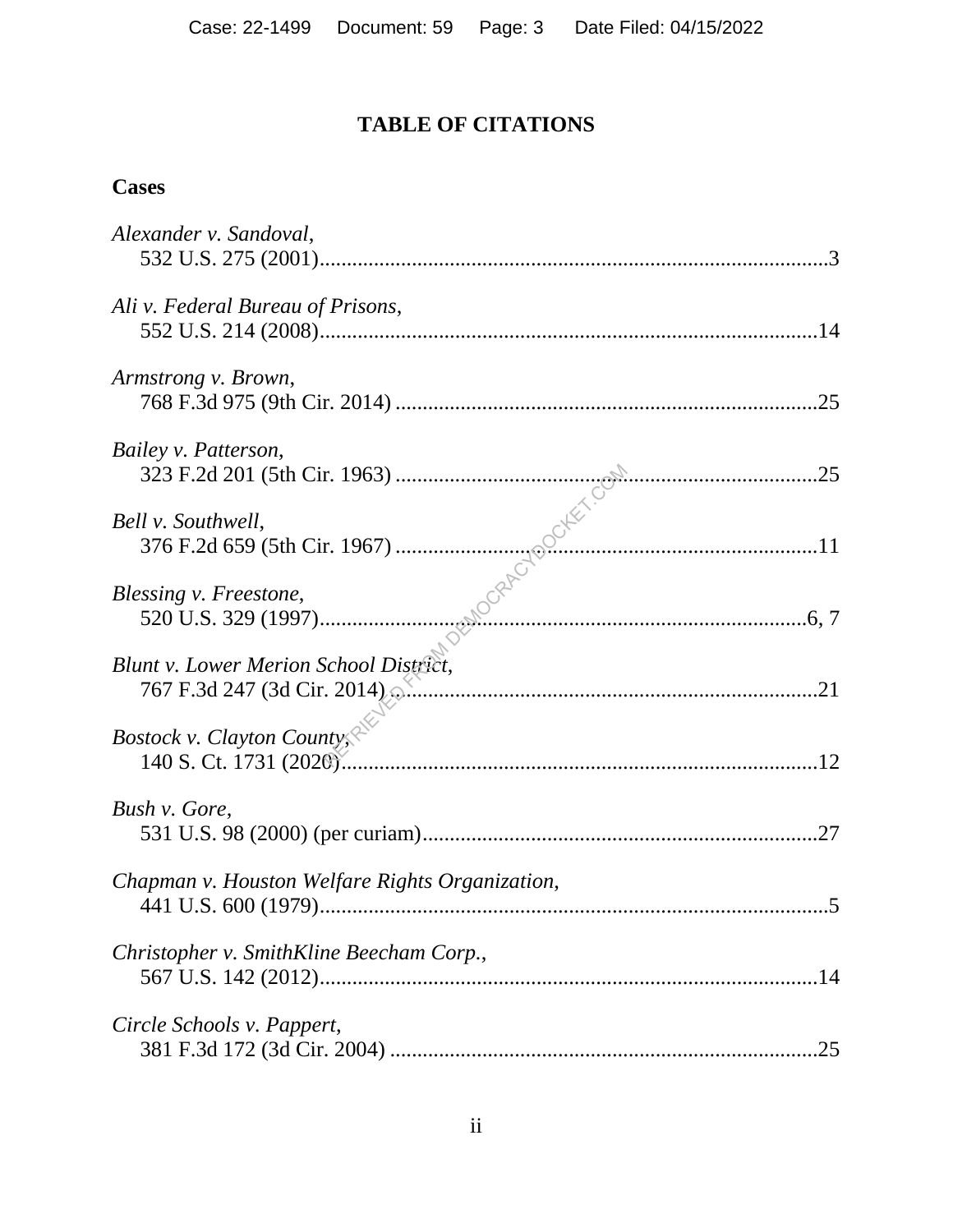| City of Rancho Palos Verdes v. Abrams,                                                     |
|--------------------------------------------------------------------------------------------|
| Coalition for Education in District One v. Board of Elections,                             |
| Common Cause v. Thomsen,<br>No. 19-CV-323-JDP, 2021 WL 5833971 (W.D. Wis. Dec. 9, 2021) 15 |
| Condon v. Reno,                                                                            |
| Contractors Association of Eastern Pennsylvania, Inc. v. City of<br>Philadelphia,<br>.26   |
| Contractors Association of Eastern Pennsylvania, Inc. v. City of<br>Philadelphia,<br>.27   |
| Contractors Association of Eastern Pennsylvania, Inc. v. City of<br>Philadelphia,<br>.27   |
| Cromwell v. Kobach,<br>.26                                                                 |
| Crookston v. Johnson,<br>.23                                                               |
| Fishman v. Schaffer,<br>.23                                                                |
| Fitzgerald v. Barnstable School Committee,                                                 |
| Florida State Conference of N.A.A.C.P. v. Browning,                                        |
| Friedman v. Snipes,                                                                        |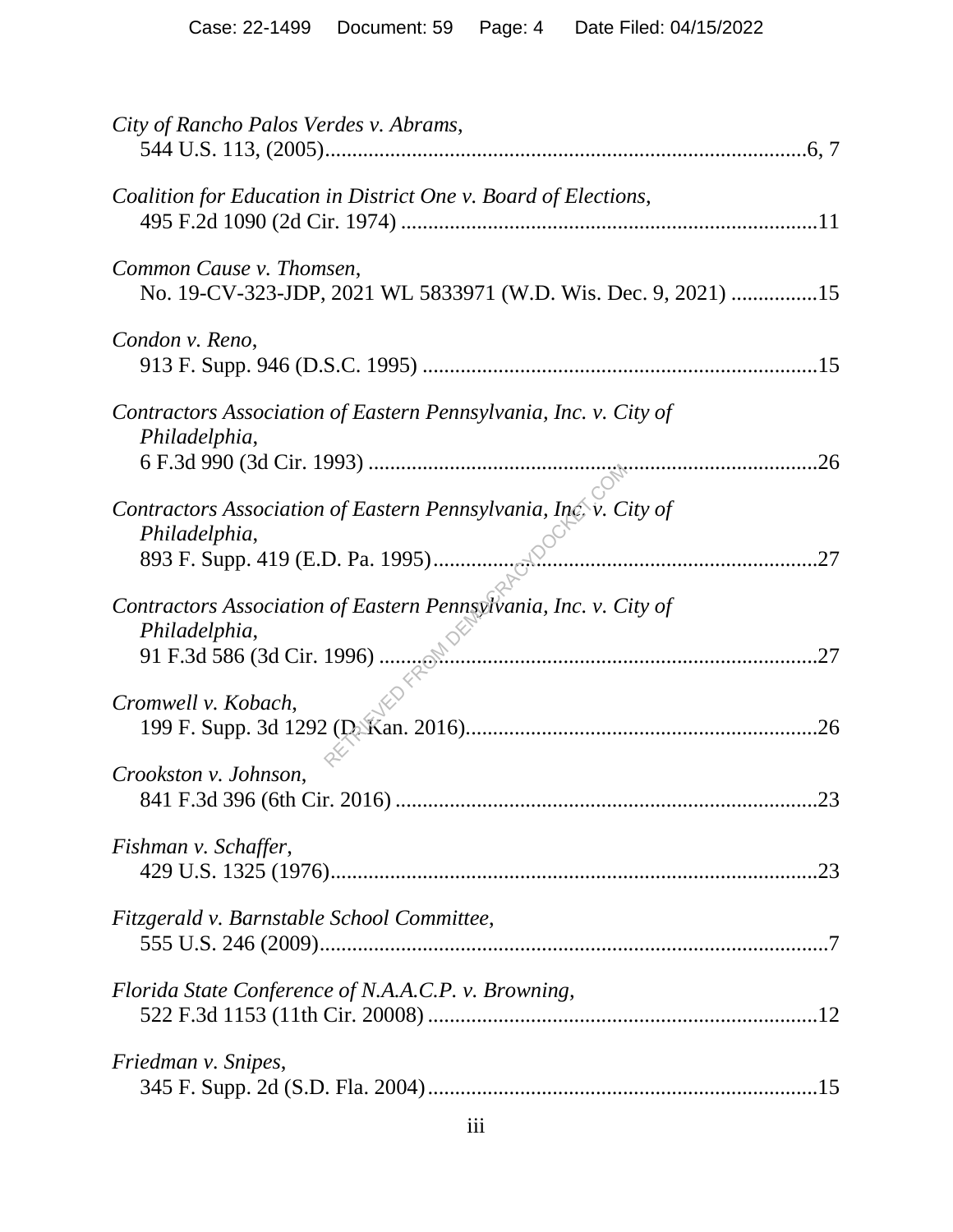| Galvan v. Levine,                                                                             |
|-----------------------------------------------------------------------------------------------|
| Gonzaga University v. Doe,                                                                    |
| Governmentt Employees Retirement System of Virgin Islands v. Government<br>of Virgin Islands, |
| Howlette v. City of Richmond, Virginia,                                                       |
| In re Aimster Copyright Litigation,                                                           |
| In re Energy Future Holdings Corp.,                                                           |
| Kamen v. Kemper Fin. Servs., Inc.,                                                            |
| Kelly v. Commonwealth,                                                                        |
| King v. Whitmer,<br>.24                                                                       |
| Loughrin v. United States,                                                                    |
| Martin v. Crittenden,                                                                         |
| Martin v. Wilks,                                                                              |
| Middlesex County Sewerage Authority v. National Sea Clammers<br>Association,                  |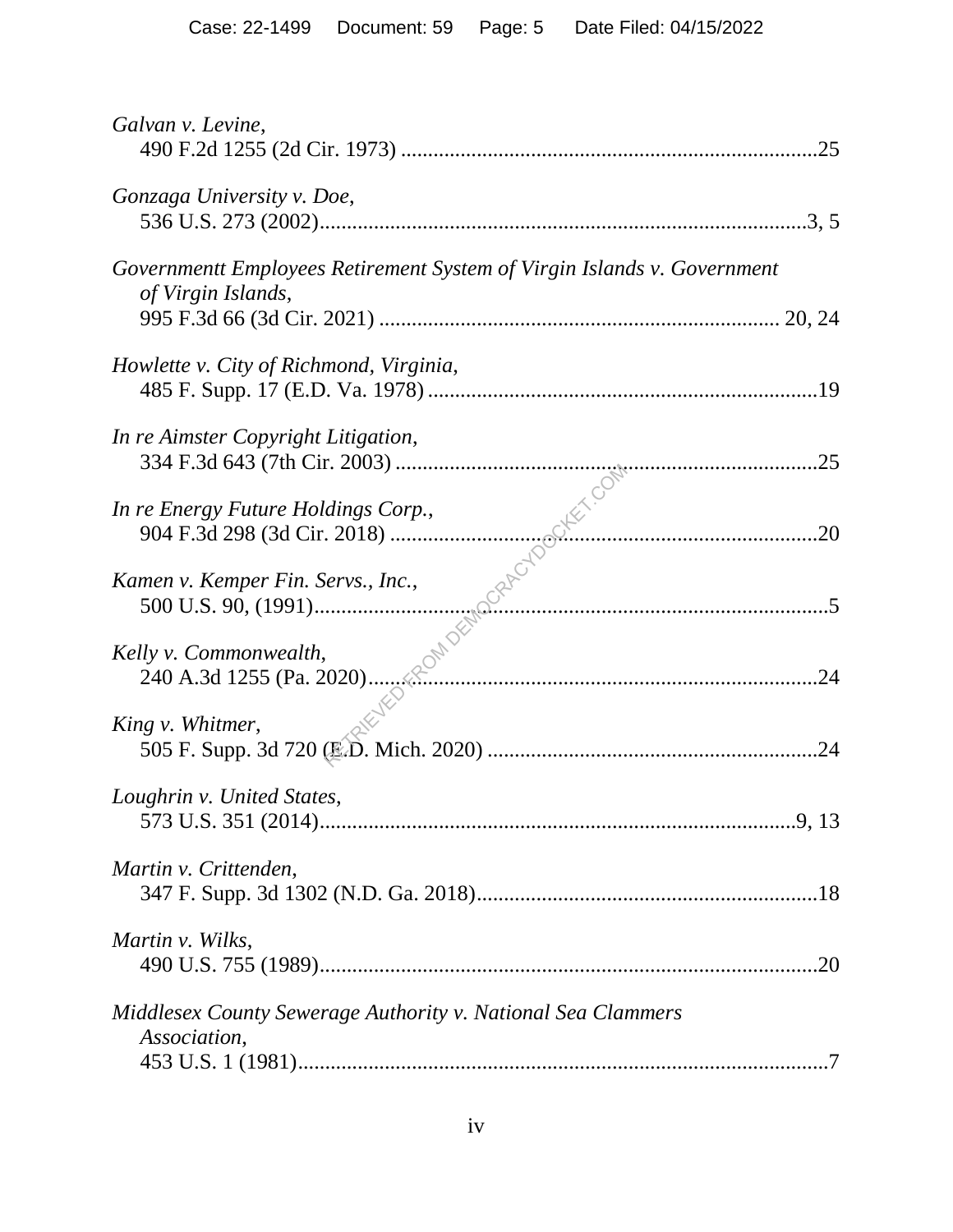| Monell v. Department of Social Services,                            |     |
|---------------------------------------------------------------------|-----|
| Nader v. Keith,                                                     | .23 |
| Pennsylvania Democratic Party v. Boockvar,                          |     |
| Pennsylvania Democratic Party v. Republican Party of Pennsylvania,  |     |
| Presbytery of New Jersey of Orthodox Presbyterian Church v. Florio, | .21 |
|                                                                     |     |
|                                                                     |     |
| hwier v. Cox,<br>340 F.3d 1284 (11th Cir. 2003).<br>Schwier v. Cox, |     |
| Society Hill Civic Association v. Harris,                           | .20 |
| Southwest Pennsylvania Growth Alliance v. Browner,                  | .20 |
| Stein v. Cortés,                                                    |     |
| Summers v. Earth Island Institute,                                  |     |
| Taylor v. Howe,                                                     |     |
| United States v. Metropolitan St. Louis Sewer District (MSD),       | .20 |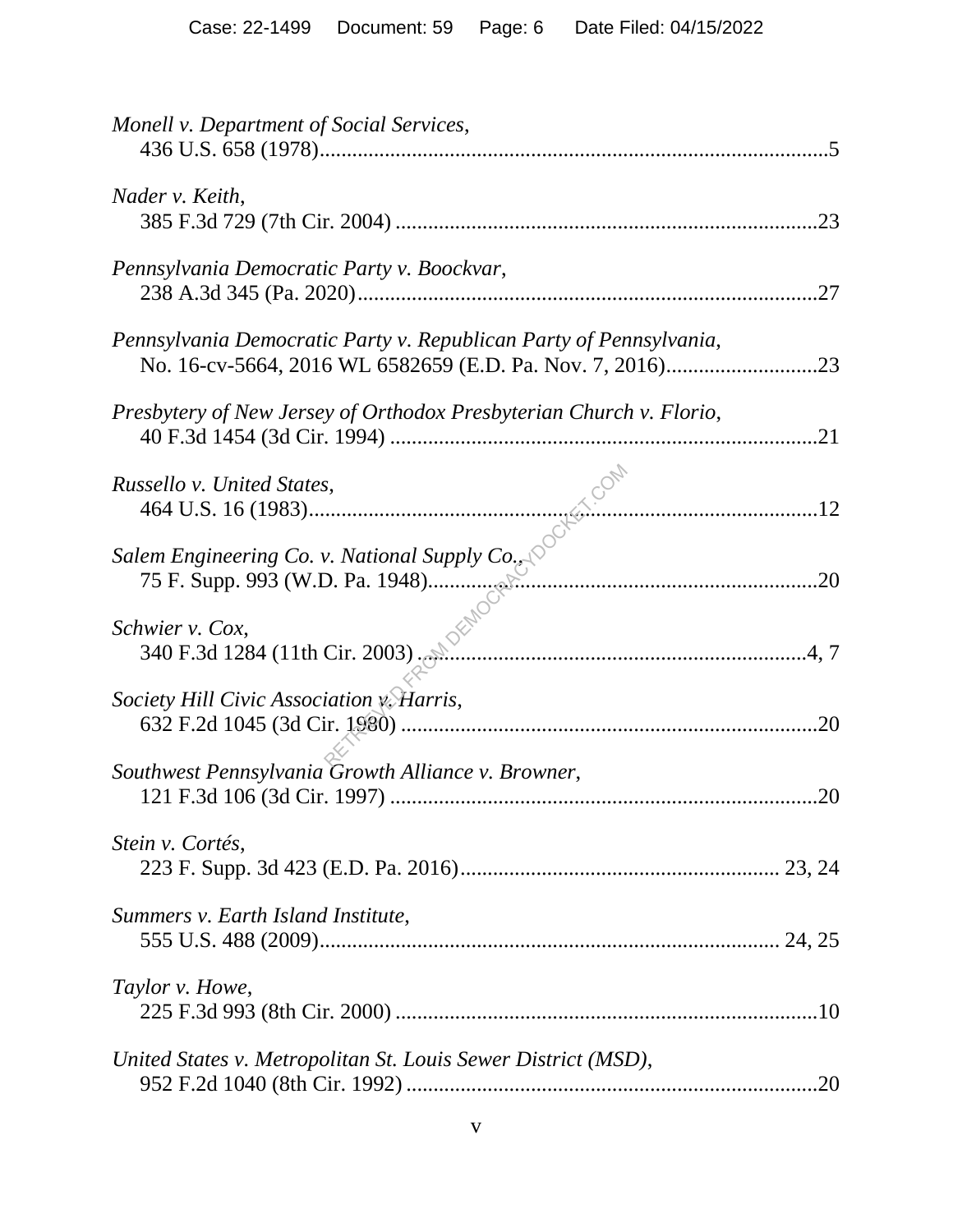| Whitewood v. Wolf,                      |  |
|-----------------------------------------|--|
| Wisniewski v. Rodale, Inc.,             |  |
| <b>Constitutions &amp; Statutes</b>     |  |
| <b>State Constitutions and Statutes</b> |  |
|                                         |  |
|                                         |  |
|                                         |  |
|                                         |  |
|                                         |  |
|                                         |  |
|                                         |  |
|                                         |  |
|                                         |  |
|                                         |  |
|                                         |  |
|                                         |  |
|                                         |  |
| <b>Federal Statutes</b>                 |  |
|                                         |  |
|                                         |  |
|                                         |  |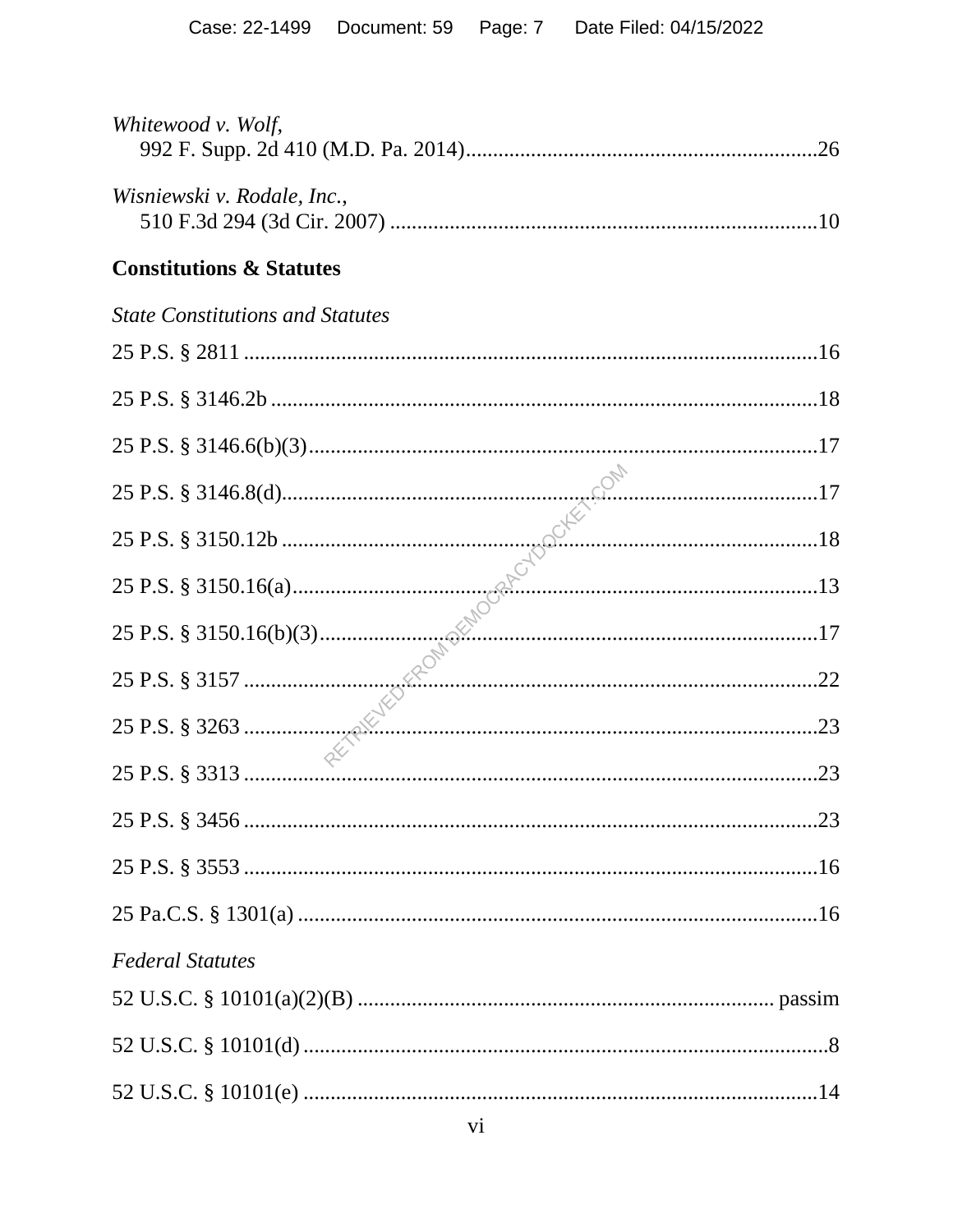| <b>Rules</b>                                                                                                                              |  |
|-------------------------------------------------------------------------------------------------------------------------------------------|--|
|                                                                                                                                           |  |
| <b>Legislative Materials</b>                                                                                                              |  |
| Civil Rights Act of 1957: Hearings on S. 83 Before the Subcommittee on<br>Constitutional Rights of the Senate Committee on the Judiciary, |  |
| H.R. Rep. No. 85-291 (1957),                                                                                                              |  |
|                                                                                                                                           |  |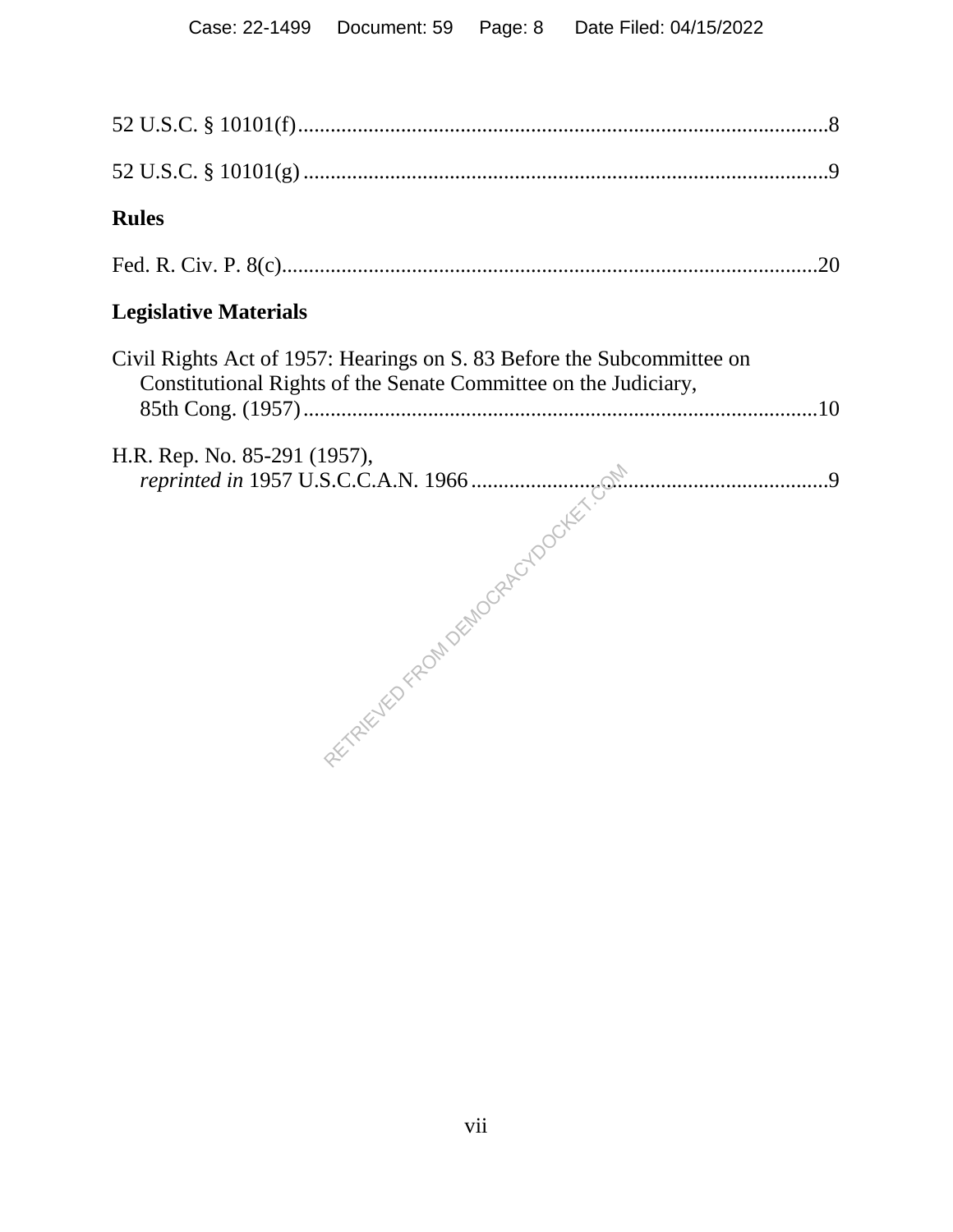#### **INTRODUCTION**

The District Court erred in ruling that private plaintiffs cannot enforce the Civil Rights Act's Materiality Provision, and neither Ritter nor the Board can rehabilitate that error. They do not engage Plaintiff Voters' and the U.S. Department of Justice's arguments regarding the statute's text, structure, and history, all of which support private enforcement. And their last-ditch suggestion that Plaintiff Voters waived relief under Section 1983 is manifestly wrong, as even a glance at the Complaint and the briefing below shows.

Defendants' merits arguments fare no better. At bottom, they remain unable to explain how voters' omission of a date on the envelope containing their timelyreceived mail ballots is material to determining whether they are "qualified under State law to vote." 52 U.S.C.  $\frac{10101(a)(2)(B)}{B}$ . In Pennsylvania, voter qualifications depend on a voter's age, residence, and citizenship status as of Election Day, none of which can change based on the date that a voter writes on an envelope. A ballot's timeliness turns on when it was received and time-stamped, not the handwritten envelope date. The handwritten date is so inconsequential that in the election here, consistent with the state guidance, the Board counted mail ballots with *obviously wrong dates from decades ago* on the envelope. It and the briefing below shows.<sup>6</sup><br>
It are associated in the mission of a date on the envelope contract material to determining whether the<br>
I.S.C. § 40101(a)(2)(B). In Pennsy

Defendants contest none of this. Instead, Ritter conjures scenarios where the date written on an envelope (if accurate) might serve some purpose *other than*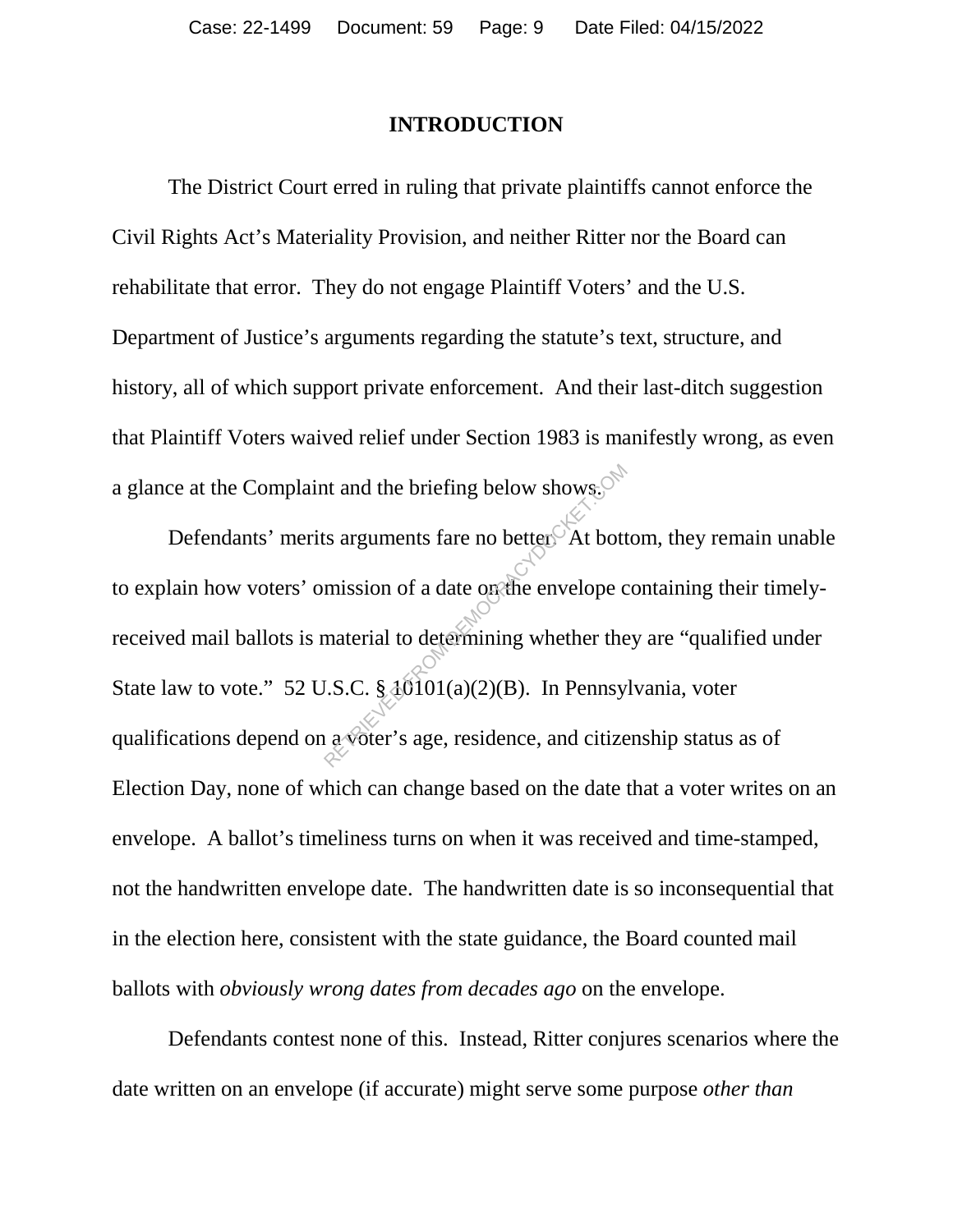*determining voter qualifications*. The Commonwealth of Pennsylvania's authoritative amicus brief dispatches these hypotheticals (at 12–15), showing the envelope date plays no role in determining a voter's qualifications, which is the only question here.

Ritter also offers up two side arguments, both meritless. For one, he argues that laches applies. But Plaintiffs did not need to sue any earlier than they did. The Board initially *accepted Plaintiff Voters' ballots*. After that, *Ritter* sued the Board, touching off months of state court litigation. Plaintiff Voters filed this suit within two business days of the Board's first move towards disenfranchising them after the state litigation concluded. That is nowhere close to inexcusable delay, and the District Court did not abuse its discretion in concluding as much. The Solution of State court litigation. Plainting<br>Solution of the Board's first move-towards<br>concluded. That is nowhere close to<br>d not abuse its discretion in conclu-<br>that relief frere cannot extend to the<br>voters who also

Ritter also argues that relief here cannot extend to the 252 identicallysituated Lehigh County voters who also face disenfranchisement for not writing a date on their mail-ballot envelopes. But courts enjoining unlawful government policies need not artificially limit relief in this way. Indeed, it would be bizarre (and likely unconstitutional) for a court to declare that federal law prohibits disenfranchising voters based on the envelope-dating requirement, but then allow the Board to violate federal law 252 times. The Board is the defendant here. It can be ordered to comply with the law *and* apply the law equally to all Lehigh County voters. This Court should reverse and do just that.

2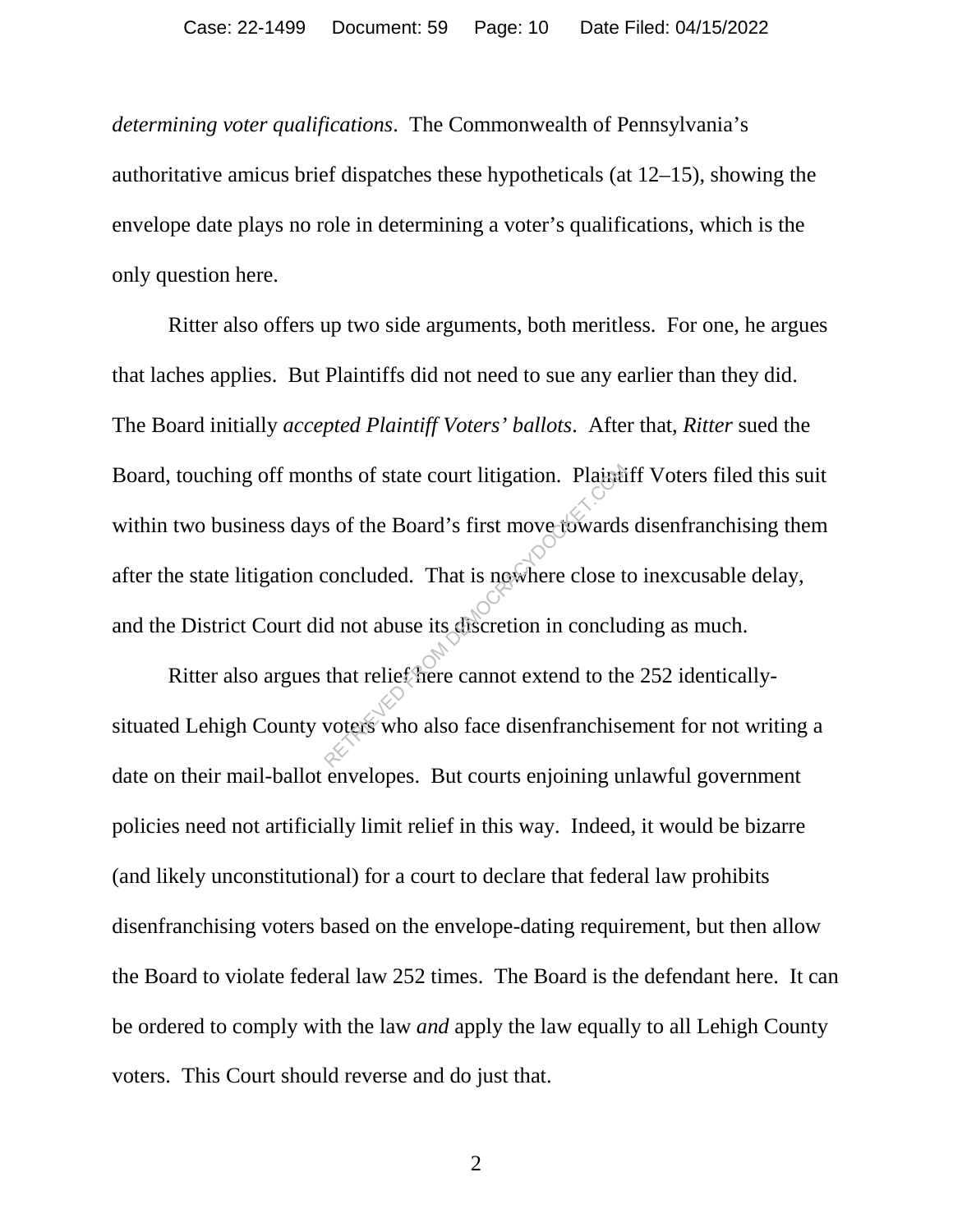#### **ARGUMENT**

#### **I. PRIVATE PARTIES CAN ENFORCE THE MATERIALITY PROVISION**

The District Court's conclusion that private parties cannot enforce the Materiality Provision was legal error requiring reversal. None of Defendants' arguments support denying a private right of action to enforce a venerable civil rights law.

## **A. Plaintiff Voters May Enforce the Materiality Provision's Guarantees Via Section 1983**

#### *1. Defendants' waiver argument is baseless.*

Defendants barely engage Plaintiff Voters' and the United States government's chief argument that the District Court erred in applying *Alexander v. Sandoval*, 532 U.S. 275 (2001), rather than *Gonzaga University v. Doe*, 536 U.S. 273 (2002). Pls. Br. 19–24; DOJ Br. 8–14. Instead, Defendants elide the main issue by advancing a specious waiver argument that Plaintiff Voters failed to raise *Gonzaga* below*. See* Ritter Br. 34–36; Board Br. 6–10. rs May Enforce the Materiality P<br>
1983<br>
Solution of May May Western Considers and the U<br>
Represented in that the District Court erred in<br>
(2004), rather than *Gonzaga Unive*<br>
(2004), rather than *Gonzaga Unive* 

Plaintiff Voters clearly sought relief under Section 1983 for both their constitutional and Materiality claims. *See* JA40 (first page of Complaint: Plaintiff Voters "seek[] declaratory and emergency injunctive relief pursuant to 42 U.S.C. § 1983"), JA41 (first paragraph of jurisdictional allegations: "This is a civil and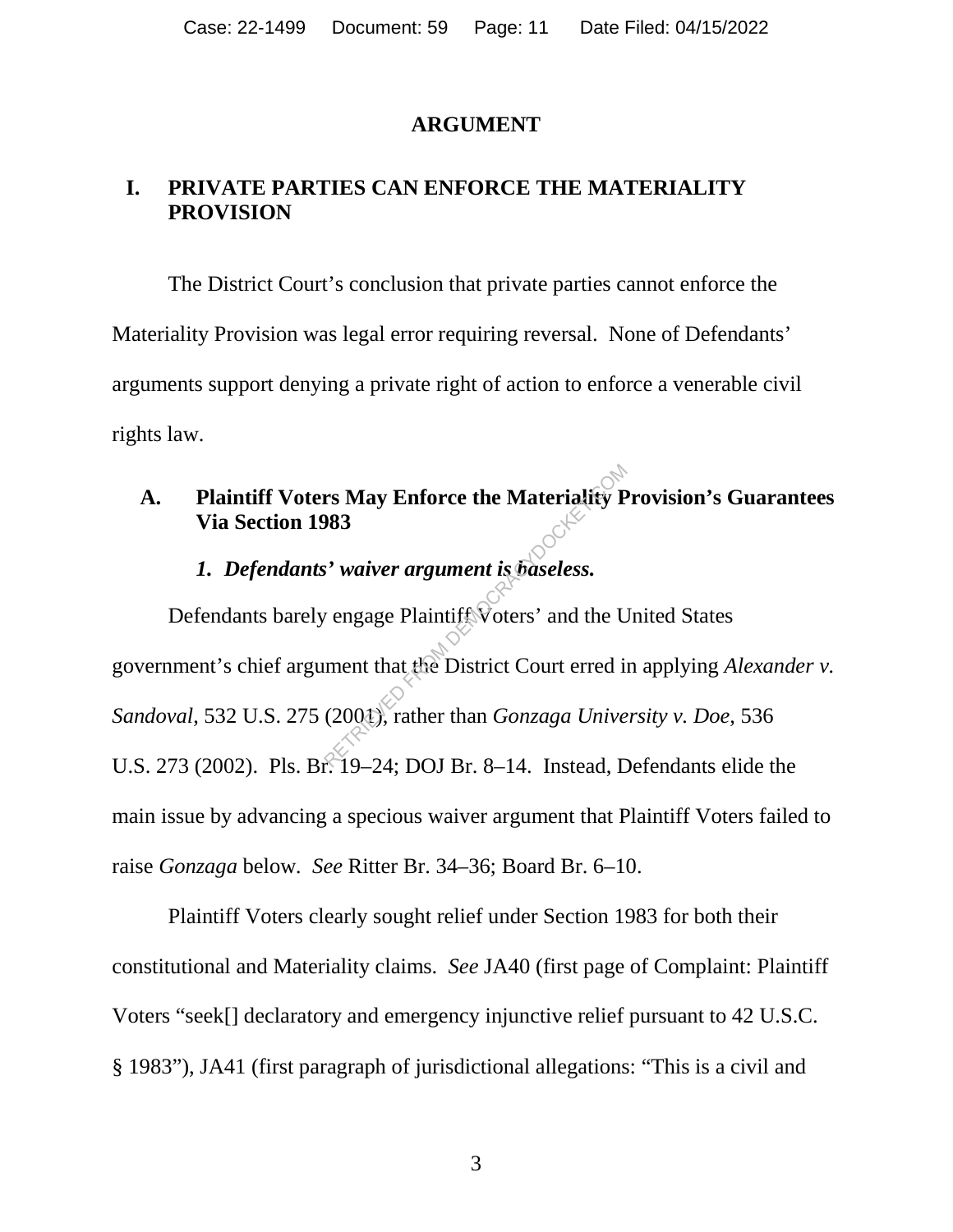constitutional rights action arising under 42 U.S.C. § 1983 and the Civil Rights Act, 52 U.S.C. § 10101"); JA52, 54, 57 (identifying claims as arising under Section 1983). The parties simultaneously cross-moved for summary judgment, and Ritter and the Board first raised their no-private-right-of-action defense in their opening briefs. JA612–615 (Ritter Br.); *see also* JA499–501 (Board Br.).

Plaintiff Voters argued from the outset that *Gonzaga* controls the privateright-of-action analysis. Their first opportunity to address the issue was in opposition to defendants' summary judgment motions. *See* JA752, 753, 755–756 & n. 21 (Pl. Voters' Summ. J. Opp. Br.). The *first* paragraph of Plaintiff Voters' discussion of the private-right-of-action issue in that brief recited the applicable legal standard: Summary judgment motions. See<br>
1998. In J. Opp. Br.). The *first dearagrar*<br>
1998. Fight-of-action issue in that brief r<br>
1998. Suit under a federal statute, a §198<br>
1998. Fighter a federal right," and the content of the p

To bring a private suit under a federal statute, a §1983 plaintiff must show that "Congress *intended to create a federal right*," and this right must be "unambiguously conferred." *Gonzaga Univ. v. Doe*, 536 U.S. 273, 283  $(2002)$  (emphasis in original). ... Once the plaintiff demonstrates that a statute confers an individual right, the right is presumptively enforceable under section 1983. *Gonzaga*, 536 U.S. at 284.

JA752.1 Only in subsequent pages did Plaintiff Voters reference *Sandoval*,

parrying Defendants' misguided arguments. See JA753, 755–756 & n. 21 (Pl.

Voters' Summ. J. Opp. Br.). There is no waiver here.

 <sup>1</sup> Moreover, Plaintiff Voters asked the District Court to follow *Schwier v. Cox*, 340 F.3d 1284 (11th Cir. 2003), which emphasized *Gonzaga* as the applicable framework. Pl.'s Br. 38.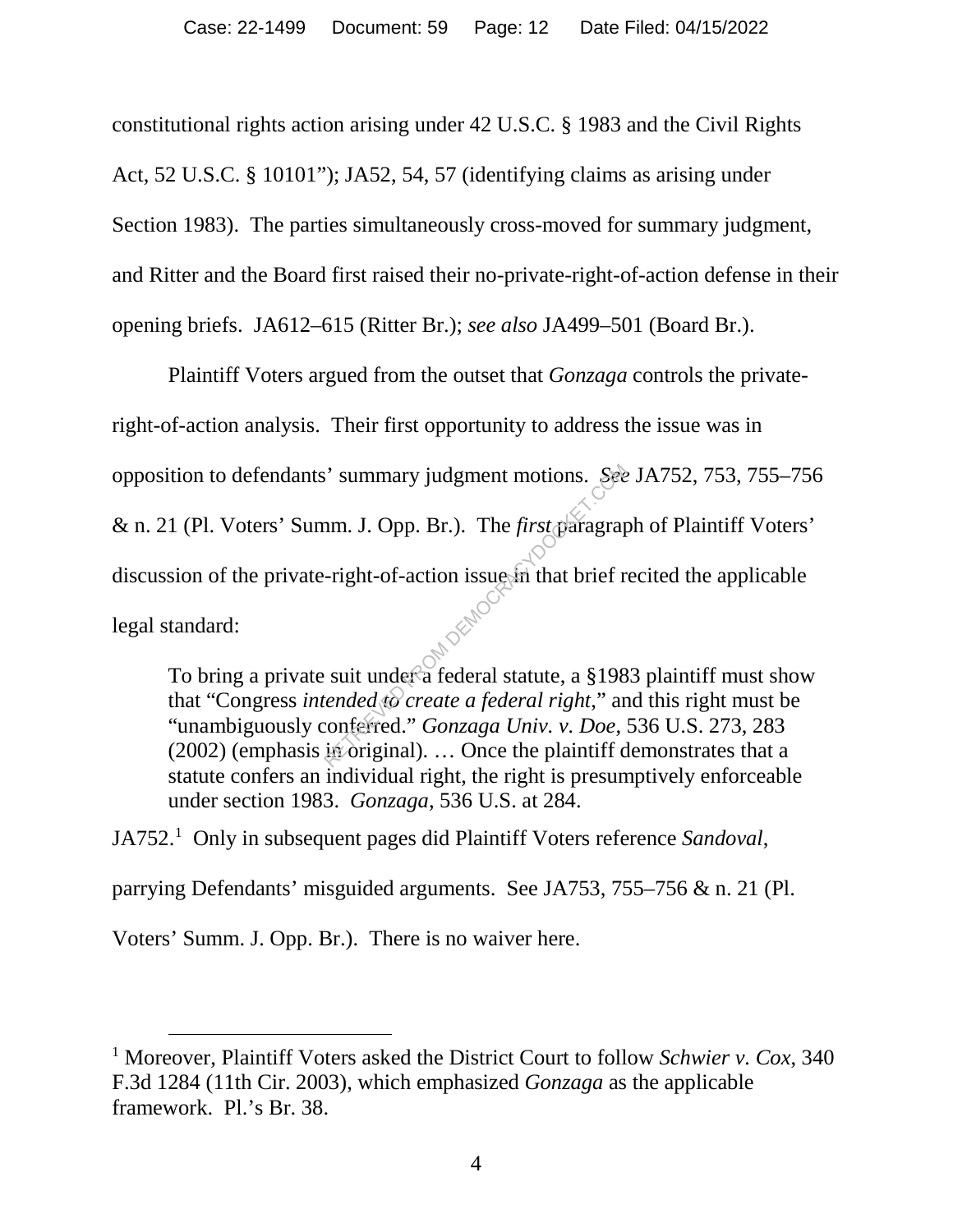Defendants' waiver argument would fail even if Plaintiff Voters had not clearly argued *Gonzaga* below. Litigants waive *issues* on appeal, not particular *legal theories*. *See, e.g.*, *Kamen v. Kemper Fin. Servs., Inc.*, 500 U.S. 90, 99

(1991). Nor were Plaintiff Voters required to say anything more about Section 1983.2 That statute is not, as the Board suggests (at 9), "[a] theory or argument [that is a] completely separate issue [from the Materiality Provision]." Rather, Section 1983 is merely a mechanism to enforce rights guaranteed in federal law. *See, e.g.*, *Chapman v. Houston Welfare Rts. Org.*, 441 U.S. 600, 617 (1979). That includes the Materiality provision.

## *2. Defendants cannot rebut the presumption of Section 1983 enforceability.*

Ritter does not contest that the Materiality Provision provides an individual, personal right (as the District Court held, JA24).<sup>3</sup> Such personal federal rights are "presumptively enforceable" via Section 1983. *Gonzaga*, 536 U.S. at 284. ouston Welfare Rts. Org., 441 U.S.<br>provision.<br>cannot rebut the presumption of<br>ity.<br>ntest that the Materiality Provision<br>strict Court held, JA24).<sup>3</sup> Such per<br>the via Section 1983. *Gonzaga*, 5

<sup>&</sup>lt;sup>2</sup> The Board also suggests (at 10) that a policy or custom was not pleaded under *Monell v. Department of Social Services*, 436 U.S. 658, 690–91 (1978). Even if that argument was preserved, Plaintiff Voters challenged the Board's *policy*  (pursuant to a state court order) of not counting mail ballots with undated envelopes. *See, e.g.*, JA40–41.

 $3$  The Board appears to argue (at  $16-17$ ) that the Materiality Provision does not provide for an individual right, but that assertion conflicts with the explicit, clear, mandatory guarantee of the "right of an individual to vote." 52 U.S.C. § 10101(a)(2)(B); *see also* DOJ Br. at 9–11.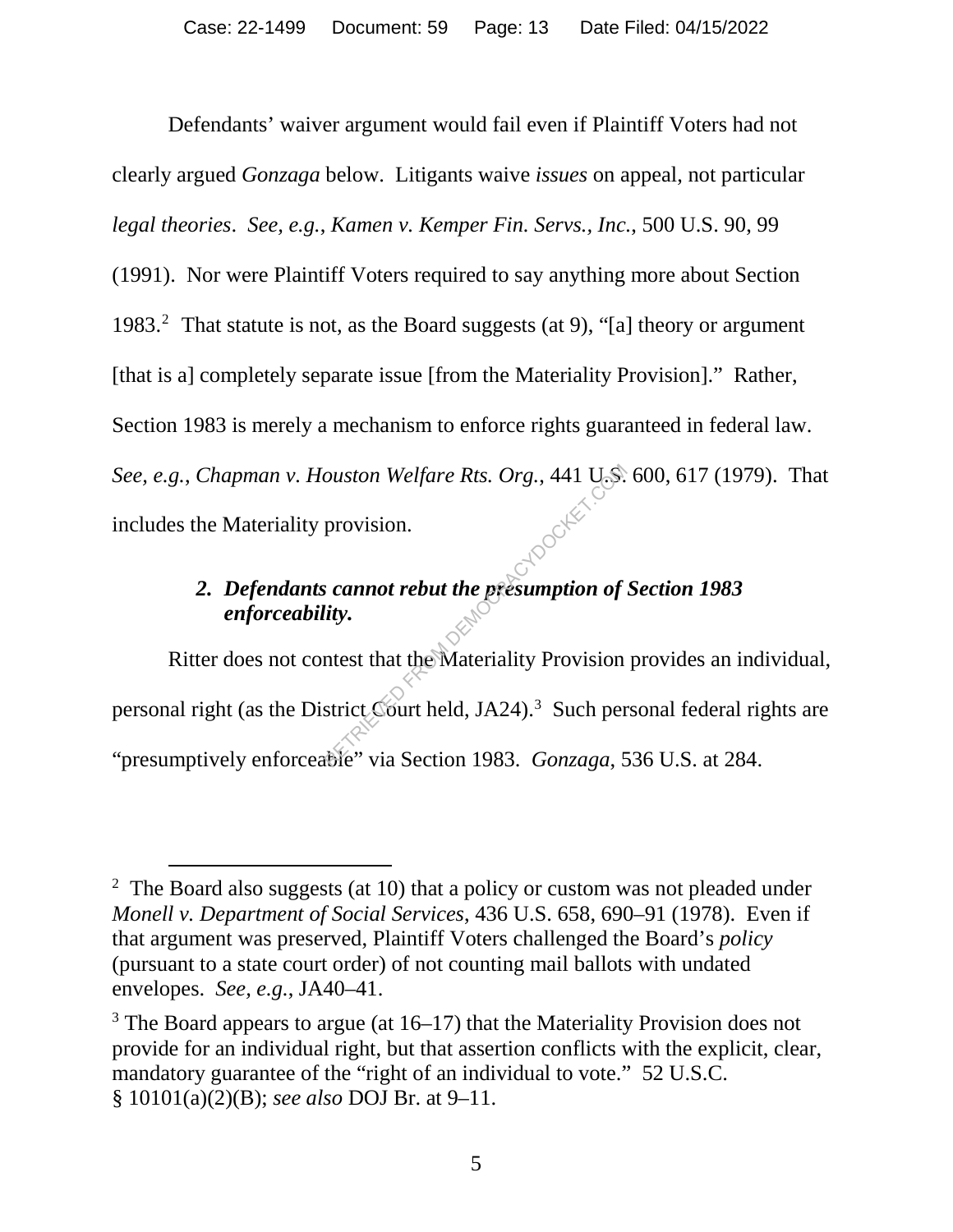Neither Ritter nor the Board rebuts the presumption of enforceability. They must make a "difficult showing that allowing § 1983 actions to go forward in these circumstances 'would be inconsistent with Congress' carefully tailored scheme.'" *Blessing v. Freestone*, 520 U.S. 329, 346 (1997) (citation omitted). At best, the Board (at 16–17) argues only that "the vesting of … authority within the Attorney General" amounts to the type of comprehensive scheme incompatible with parallel private enforcement. But such parallel civil-enforcement authority does not by itself rebut the presumption of Section 1983 enforceability. *See* Pl.'s Br. 28; DOJ Br. 13–14.

Ritter meanwhile mistakenly relies (at 36-37) on *City of Rancho Palos Verdes v. Abrams*. 544 U.S. 113, 122–24 (2005). There, unlike here, Congress expressly provided for a narrow set of privately enforceable judicial remedies in the Telecommunications Act<sup>-</sup>remedies that included injunctive relief but not damages as with Section 1983. 544 U.S. 113, 122–24 (2005); *see* Ritter Br. 36–37. The Court explained that when Congress expressly provides for a narrower *private* remedy, that may indicate "that Congress did not intend to leave open a more expansive remedy under §1983." *Id.* at 121; *see also id.* ("[T]he existence of a more restrictive private remedy for statutory violations has been the dividing line between those cases in which we have held that an action would lie under §1983 and those in which we have held that it would not."). In contrast, the Court has From 1983 enforceability.<br>
mistakenly relies (at 36-37) on *City*<br>
U.S. 113, 122–24 (2005). There, un<br>
narrow set of privately enforceable<br>  $A$  Act Fremedies that included injure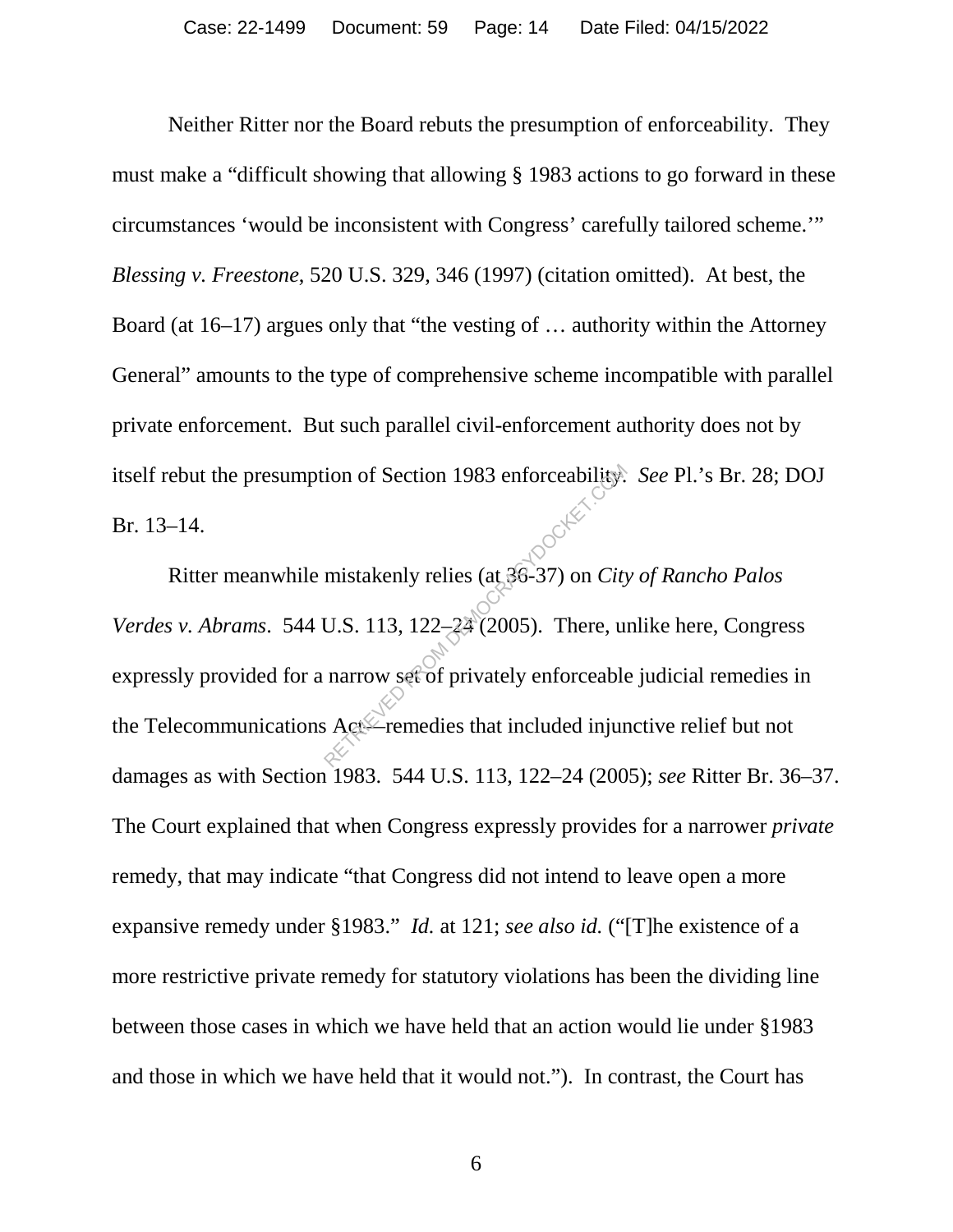repeatedly affirmed the availability of a Section 1983 remedy to enforce federal rights where (as here) the relevant statute does not explicitly set forth a limited private remedial scheme. *Id.* at 121–22 (collecting cases); *see also, e.g.*, *Blessing*, 520 U.S. at 348*.*

Defendants cite no authority suggesting that the presumption of Section 1983 enforcement might be overcome here. This case does not involve highly technical or regulated areas where Congress established particularized private remedial schemes inconsistent with Section 1983 relief. 4 *See, e.g.*, *City of Rancho Palos Verdes*, 544 U.S. at 122–124 (telecommunications infrastructure siting); *Middlesex Cnty. Sewerage Auth. v. Nat'l Sea Clammers Ass'n*, 453 U.S. 1, 13–14, 20 (1981) (waste discharges around fishing beds under Federal Water Pollution Control Act). Rather, it involves a civil rights statute with roots in the Reconstruction-era Enforcement Acts—a law that is deeply intertwined with Section 1983, and that was enforced by private plaintiffs for almost a century before Congress first gave the Attorney General parallel authority. *See, e.g.*, *Schwier v. Cox*, 340 F.3d 1284, 1295 (11th Cir. 2003); *see also* Pl.'s Br. 31–37. sistent with Section 1983 relief.<sup>4</sup><br>Stat 122–124 (telecommunications in<br>*ge Auth. v. Nat'l Sea Glammers As.*<br>rges around fisking beds under Fed<br>involves a civil rights statute with a<br>recement Acts—a law that is deeply

 <sup>4</sup> The Supreme Court has found the presumption of 1983 enforceability overcome in only three cases. *See Fitzgerald v. Barnstable Sch. Comm.*, 555 U.S. 246, 252 (2009). Significantly, the Court "has never held that an implied right of action ha[s] the effect of precluding suit under § 1983 ... ." *Id.* at 256.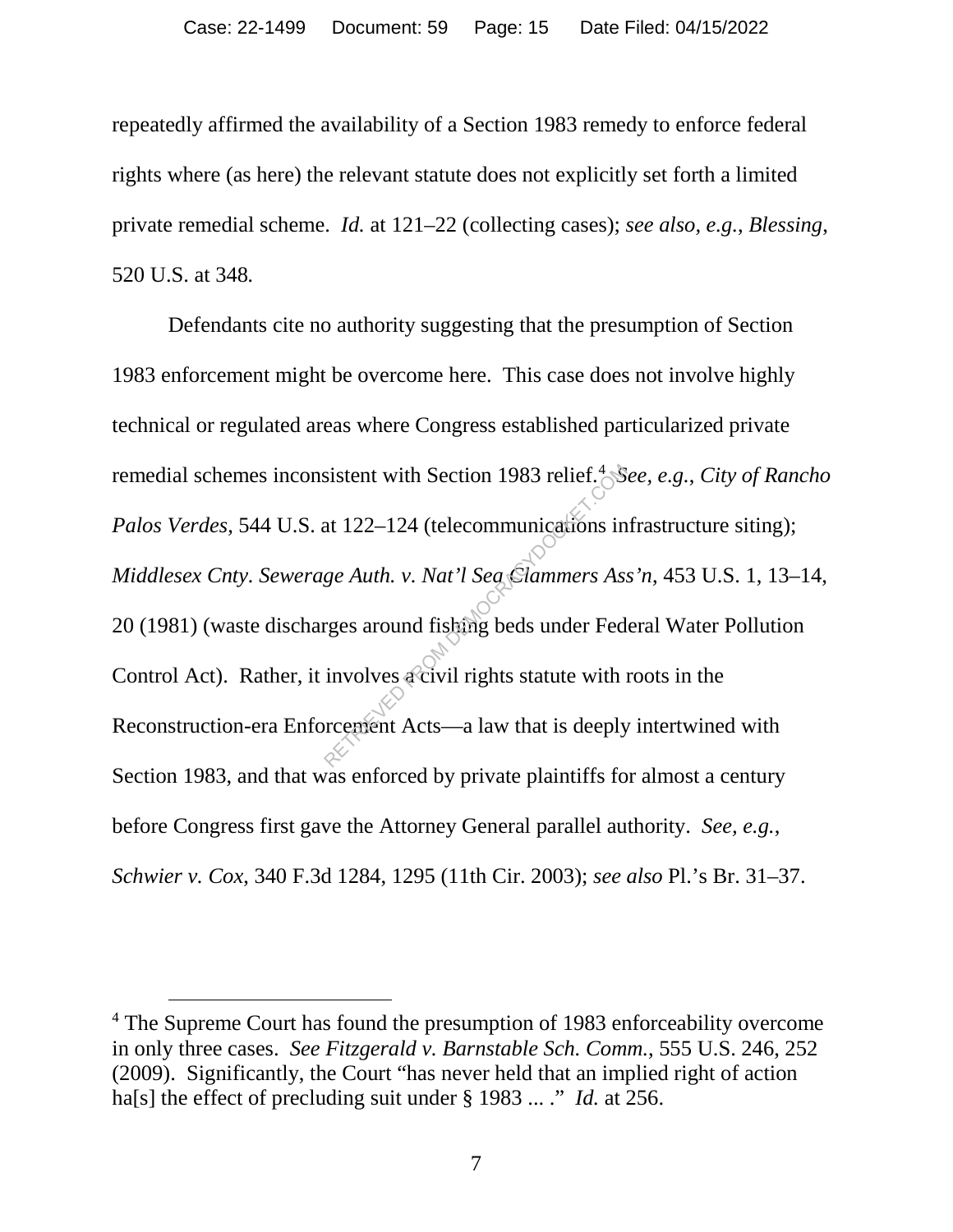The presumption of Section 1983 enforceability is especially strong here.

Defendants cannot overcome it.

#### **B. Plaintiff Voters Also May Enforce the Materiality Provision's Guarantees Via an Implied Right of Action**

Plaintiff Voters prevail even under *Sandoval's* implied-right-of-action analysis, as set forth in Plaintiff Voters' and the Department of Justice's ("DOJ") briefs. *See* Pl.'s Br. 25–40; DOJ Br. 14–21. Defendants' scant responses miss the mark.

Defendants fail to grapple with subsection 10101(d)'s clear textual reference to "proceedings instituted pursuant to this section" by a "party aggrieved," and its elimination of exhaustion requirements in such proceedings, 52 U.S.C. § 10101(d). Both terms indicate Congress's expectation that private parties would bring actions under Section 10101. *See, e.g.*, Pl.'s Br. 26–28. Ritter's only response (at 40) is to suggest that the "part lies" aggrieved" might be the persons referenced in subsection 10101(f). But that makes no sense. Subsection (f) relates to *the people doing the aggrieving*: state officials "cited for an alleged contempt under this Act" for disenfranchising voters. The subsection provides certain protections for their defense in a contempt action *against* them. *See* 52 U.S.C. § 10101(f). Those defendants could not possibly be the "part[ies] aggrieved" who "institute[]" a proceeding under Section 10101. grapple with subsection  $10101(d)$ <br>d pursuant to this section<sup>9</sup> by a "pa<br>n requirements in such proceedings<br>gress's expectation that private par<br>*ee, e.g.* Pl.'s Br. 26–28. Ritter's or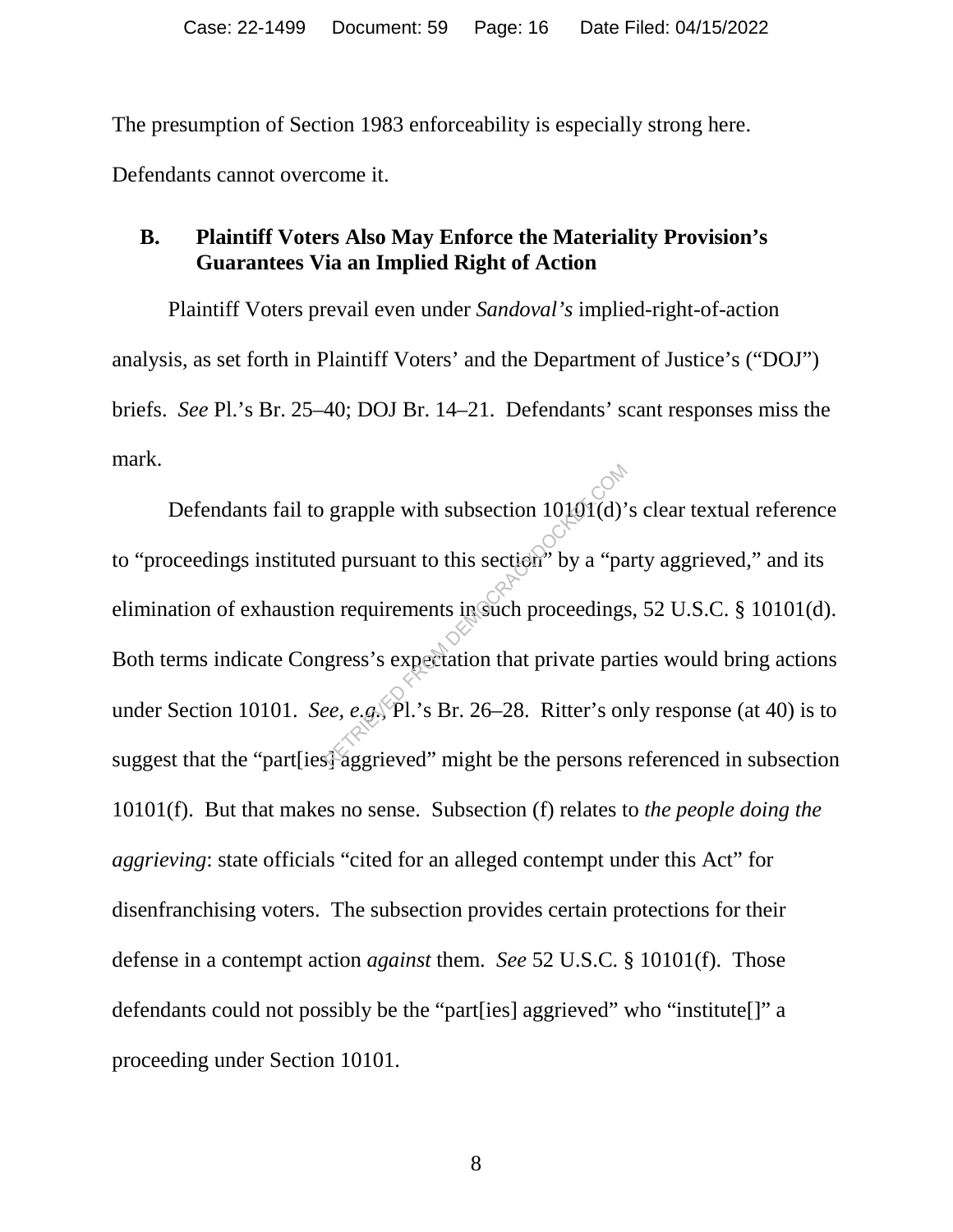Meanwhile, Defendants ignore entirely Plaintiff Voters' and DOJ's other statutory text and structure arguments. *See* Pl.'s Br. 29–33; DOJ Br. 17–18. They ignore the specification in subsections 10101(e) and (g) of proceedings "instituted by the United States," *e.g.*, 52 U.S.C. § 10101(g), which would be superfluous if private parties could not also institute proceedings under the statute. And they disregard the structural argument that Congress's placing the Materiality Provision in subsection 10101(a), alongside rights from the 1870 Enforcement Act that were always privately enforced, indicates an intention for private enforcement as to the Materiality Provision as well. Plaintiff Voters' interpretation gives meaning to every word and provision and is consistent with a century of practice. *E.g.*, *Loughrin v. United States*, 573 U.S. 351, 358 (2014). That analysis shows that Congress contemplated private enforcement of Section 10101. red, indicates an intention for private<br>well. Plaintiff Voters' interpretation<br>in and is consistent with a century compared as a set of the set of Section 101<br>private enforcement of Section 101<br>story confirms it. *See* Pl.

The legislative history confirms it. *See* Pl.'s Br. 34–37; *see also* DOJ Br. 15–16, 18–19. Ritter says in a single sentence (at 40–41) that the legislative history "do[es] not indicate an intent to create a private remedy." But he never cites, quotes, or discusses the legislative record, which is replete with statements indicating that DOJ civil enforcement power was intended to supplement preexisting private enforcement. *See, e.g.*, H.R. Rep. No. 85-291 (1957), *reprinted in* 1957 U.S.C.C.A.N. 1966, 1975–1976 (discussing history of private enforcement and explaining decision to abrogate cases requiring private plaintiffs to exhaust

9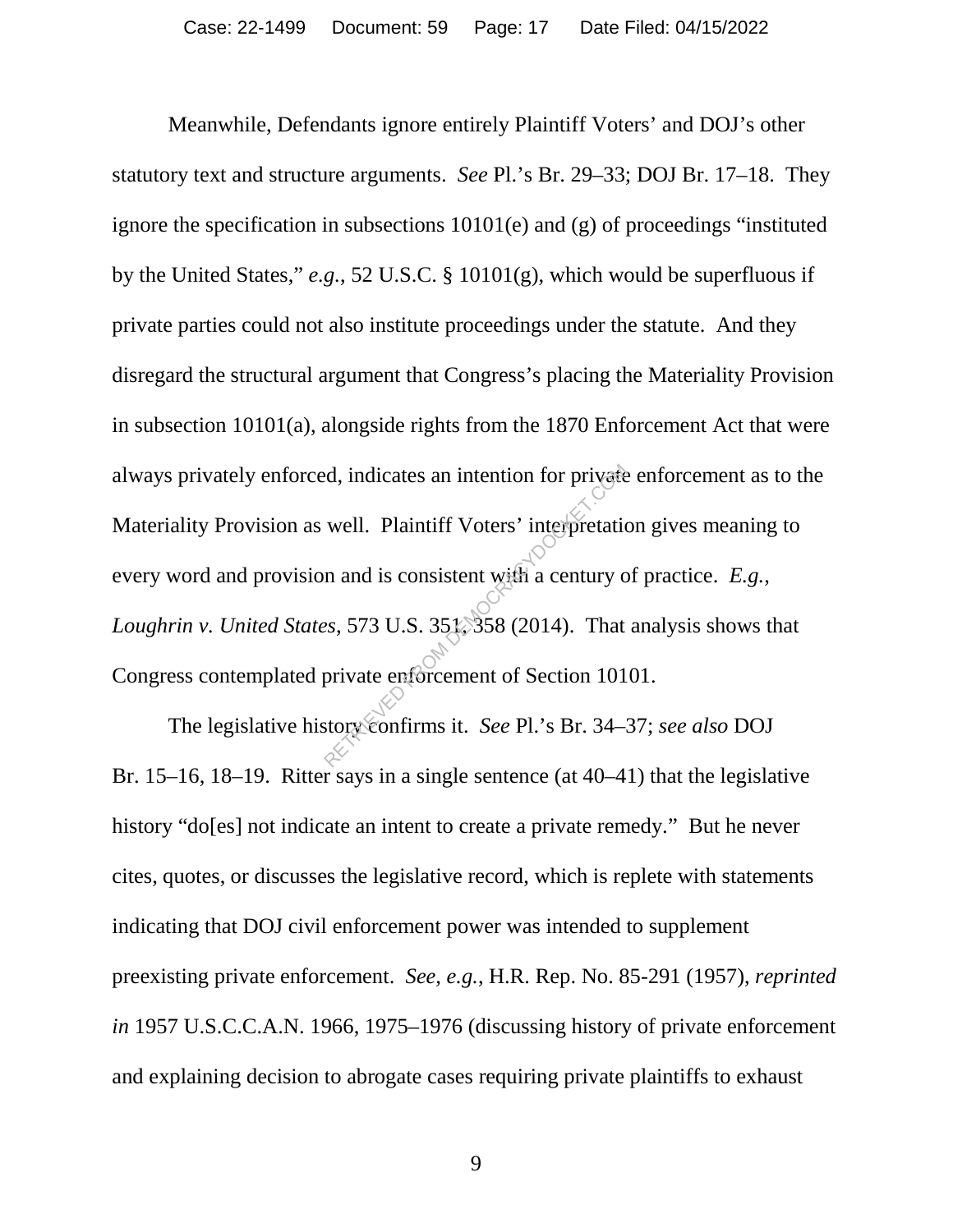administrative remedies); *Civ. Rts. Act of 1957: Hr'gs on S. 83 Before the Subcomm. on Const. Rts. of the S. Comm. on the Judiciary*, 85th Cong. at 67–73 (1957) (testimony of Attorney General that "private people will retain the right they have now to sue in their own name")*.* 

Ritter's reliance (at 39) on *Wisniewski v. Rodale, Inc.*, 510 F.3d 294 (3d Cir. 2007), is unavailing. *Wisniewski* involved FTC Act provisions that are enforced only by the FTC. *Id.* at 304. There, it was "[t]he reference to FTC enforcement combined with the absence of other enforcement provisions" that "create[d] a presumption that FTC enforcement of the statute is exclusive." *Id.* Here, by contrast, the statutory text and structure contain multiple references, express and implied, to civil actions brought by private litigants. Those references are consistent with decades of practice and supported by the legislative history. with the absence of other enforcement<br>
I that FTC enforcement of the statu<br>
atutory text and structure contain m<br>
civil actions brought by private litig<br>
des of practice and supported by the<br>
he cases Ritter cites (at 41–4

Further, none of the cases Ritter cites (at 41–42) for the proposition that only the Attorney General can enforce the statute—from the Sixth Circuit and several district courts—feature any analysis other than a cursory reference to 52 U.S.C. § 10101(c), let alone the type of analysis required under *Sandoval*. And Ritter fails to grapple with decisions of the Second, Fifth, and Eighth Circuits (jurisdictions from which most of his cited district court cases emanate) that adjudicate, on the merits, private enforcement actions under Section 10101. *See, e.g.*, *Taylor v. Howe*, 225 F.3d 993 (8th Cir. 2000); *Coal. for Educ. in Dist. One v. Bd. of* 

10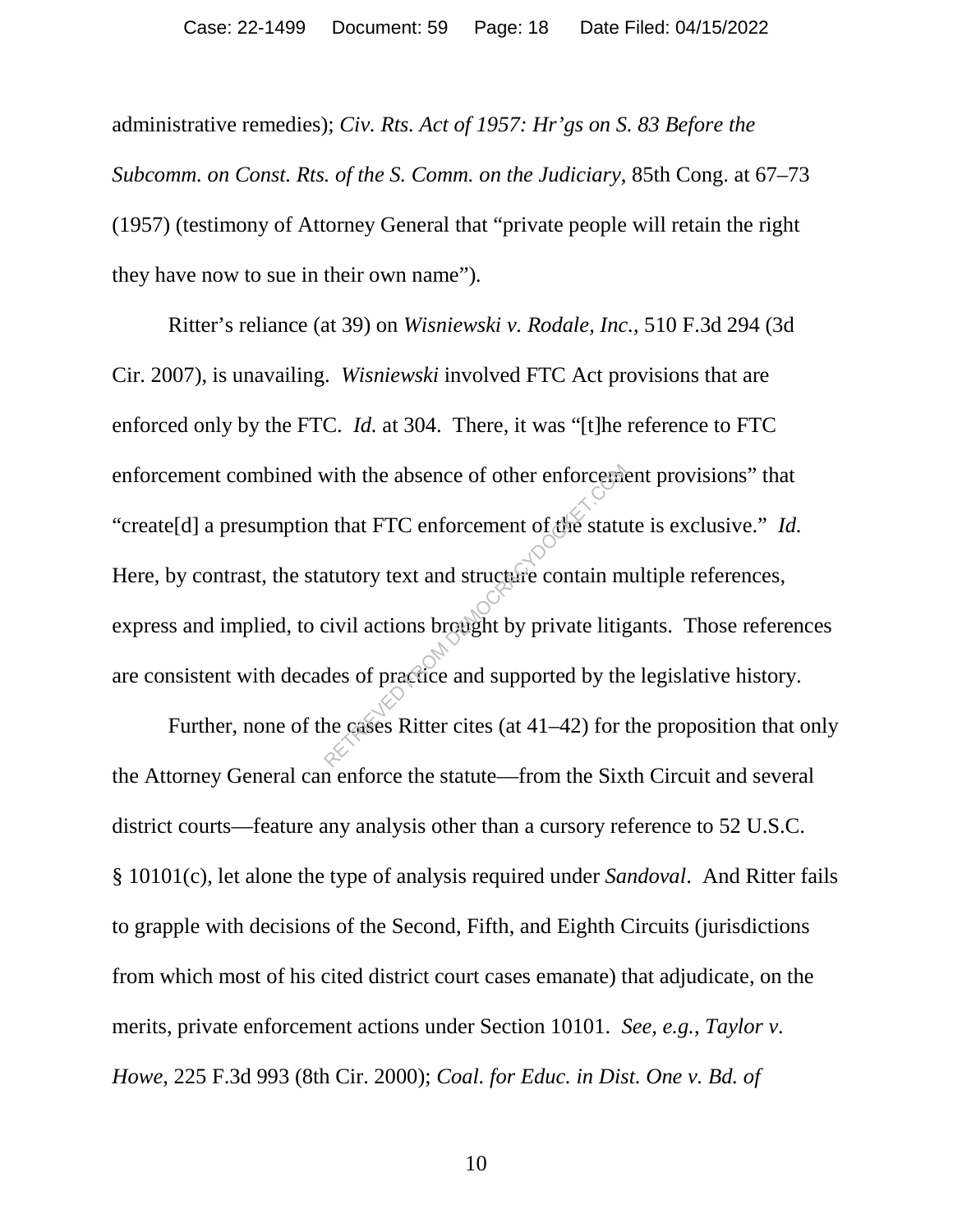*Elections*, 495 F.2d 1090 (2d Cir. 1974); *Bell v. Southwell*, 376 F.2d 659 (5th Cir. 1967).

Finally, Ritter misreads the Eleventh Circuit's *Schwier* decision (at 42–43). Pl.'s Br. 38–39; *see also* DOJ Br. 12 n.5. *Schwier* remains the only circuit court decision to comprehensively analyze these issues—and unlike the District Court, the *Schwier* court correctly emphasized that *Gonzaga* controls the analysis. The District Court's erroneous private-right-of-action decision should be reversed.

## **II. DISENFRANCHISING PLAINTIFF VOTERS BASED ON THE IMMATERIAL ENVELOPE-DATING REQUIREMENT VIOLATES FEDERAL LAW**

#### **A. The Materiality Provision Applies Without Regard to Racial Discrimination**

Ritter offers no good argument for adding a racial discrimination requirement to a provision that does not mention race. As Plaintiff Voters and the DOJ already explained, the statute does not bear it. Pls. Br. at 47–51; DOJ Br. 22– 25. IISING PLAINTIFF VOTERS B<br>ENVELOPE-DATING REQUIR<br>
The Provision Applies Without Res<br>
n<br>
bod argument for adding a racial dis<br>
on that does not mention race. As l<br>
the statute does not bear it. Pls. Br

The Materiality Provision prohibits state actions that deny "any individual" their "right to vote" based on an "error or omission" that is "not material" to voter qualifications. 52 U.S.C. § 10101(a)(2)(B). It nowhere mentions race or color. Ritter does not suggest this statutory language is ambiguous, or identify any other language in subsection (a)(2)(B) that hints at a racial animus element. Rather, he points (at 44–45) to the general goals of the 1964 Civil Rights Act to suggest that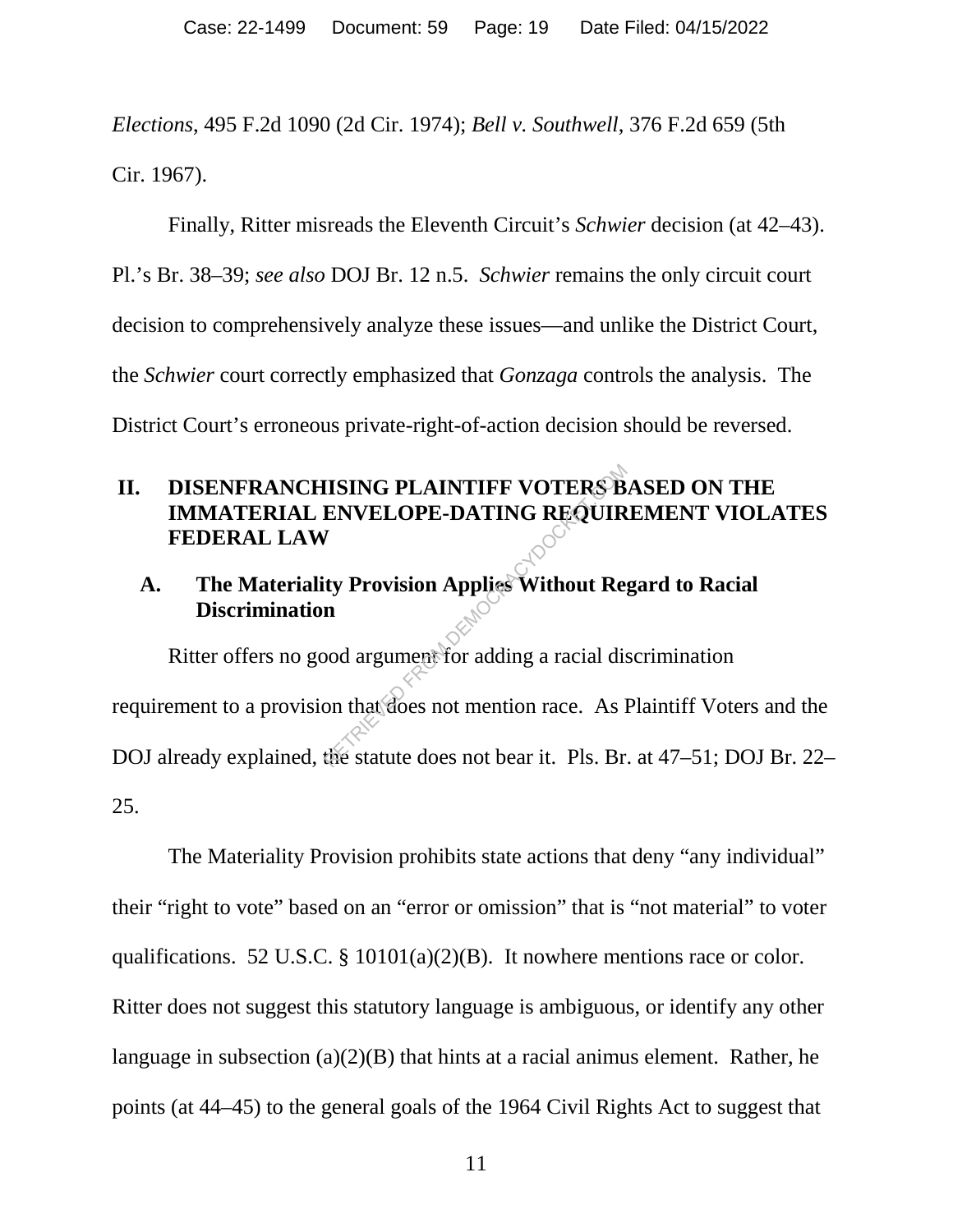the Court find a racial animus element in subsection  $(a)(2)(B)$ . But where "the meaning of the statute's terms is plain, [a court's] job is at an end." *Bostock v. Clayton Cnty.*, 140 S. Ct. 1731, 1749 (2020).

The statute's broader structure further undercuts Ritter's argument. Congress included a racial discrimination element in a neighboring subsection, 10101(a)(1), but omitted one in the Materiality Provision. *See* Pl.'s Br. 48. That difference is presumed to be intentional. *E.g.*, *Russello v. United States*, 464 U.S. 16, 23 (1983). Ritter ignores this point.

And the statutory title of subsection  $10101(a)$ , if relevant, is in accord. The titular reference to "[r]ace, color, or previous condition" relates only to subsection (a)(1). *See* Pls. Br. at  $48-49$  n.14; DOJ Br. at  $23-24$ . The multi-part statutory title also references "uniform standards for voting qualifications," "errors or omissions from papers," and "literacy tests," with each piece separated by a semicolon. Under that rubric, "errors and omissions from papers" corresponds to the Materiality Provision. Ritter ignores this point, too. His attempt to limit the statute's scope lacks merit.<sup>5</sup> er ignores this point.<br>title of subsection 10101(a), if rele<br>ce, color, or previous condition" rel<br>3-49 n.14; DOJ Br. at 23-24. The n<br>astandards for voting qualifications<br>acy tests," with each piece separate

 <sup>5</sup> Ritter cites (at 45) *Florida State Conference of N.A.A.C.P. v. Browning*, but the court there concluded that Congress intended the Materiality Provision to apply more broadly than "the historically motivating examples of intentional and overt racial discrimination ... ." 522 F.3d 1153, 1173 (11th Cir. 2008); *see also* Pls. Br. 49. Plaintiff Voters have already distinguished the other cases Ritter cites, *see id.* at 50 n.15.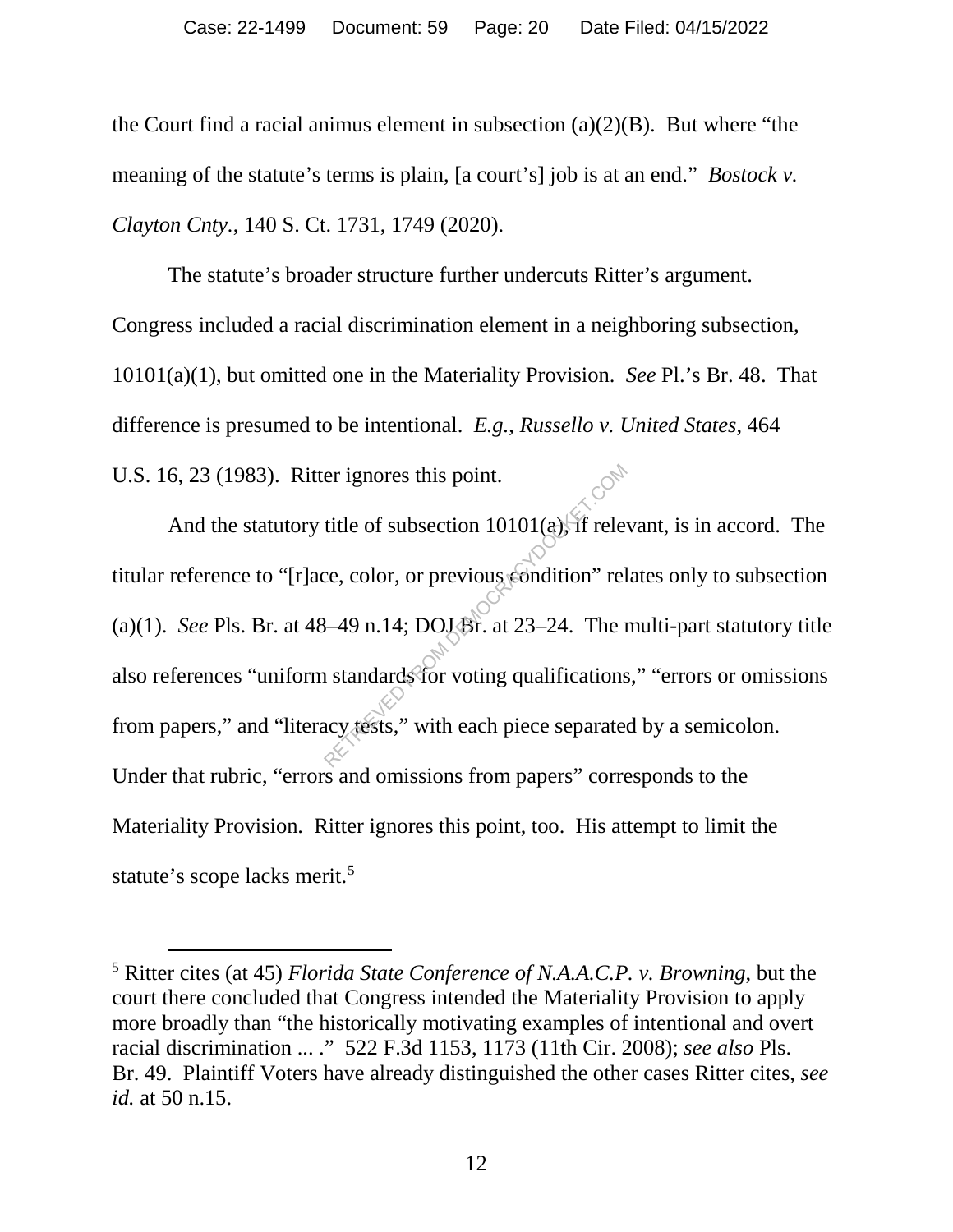#### **B. The Materiality Provision is Not Limited to Voter Registration**

Ritter's argument (at 46) that the Materiality Provision "applies exclusively to voter registration laws" also misses the mark.

The text governs here, too. The Materiality Provision covers immaterial errors or omissions on "any record or paper relating to any application, registration, or other act requisite to voting." 52 U.S.C. § 10101(a)(2)(B). In other words, it covers omissions or errors on any paper that state law might require for a voter to vote.<sup>6</sup> This Court should not take Ritter's invitation to gut the phrase "any application, registration, or other act requisite to voting," leaving only the word "registration." Courts "'must give effect, if possible, to every clause and word of a statute.'" *Loughrin*, 573 U.S. at 358 (citation omitted). The broader and more natural reading that Plaintiff Voters, the DOJ, and the Commonwealth of Pennsylvania advance does that. *See* Pls.' Br. at 51–53, DOJ Br. 25–29; Pa. Br. 16–19. It is also consistent with Congress's expansive definition of the term "vote" in Section 10101 as including "all action necessary to make a vote effective." 52 U.S.C. § 10101(e). Intertative Ritter's invitation<br>or other act requisite to voting," let<br>imust give effect, if possible, to ever<br>intertative effect, if possible, to ever<br>it U.S. at 358 (citation omitted). The<br>numeron of the Composition See

Ritter's resort (at 47–48) to *ejusdem generis* fails. That principle holds "that 'when a general term follows a specific one, the general term should be understood

<sup>&</sup>lt;sup>6</sup> Here, the form on the mail ballot envelope that voters must complete under 25 P.S. § 3150.16(a) for their vote to count is literally a "record or paper" made "requisite to voting" by Pennsylvania law. 52 U.S.C. § 10101(a)(2)(B).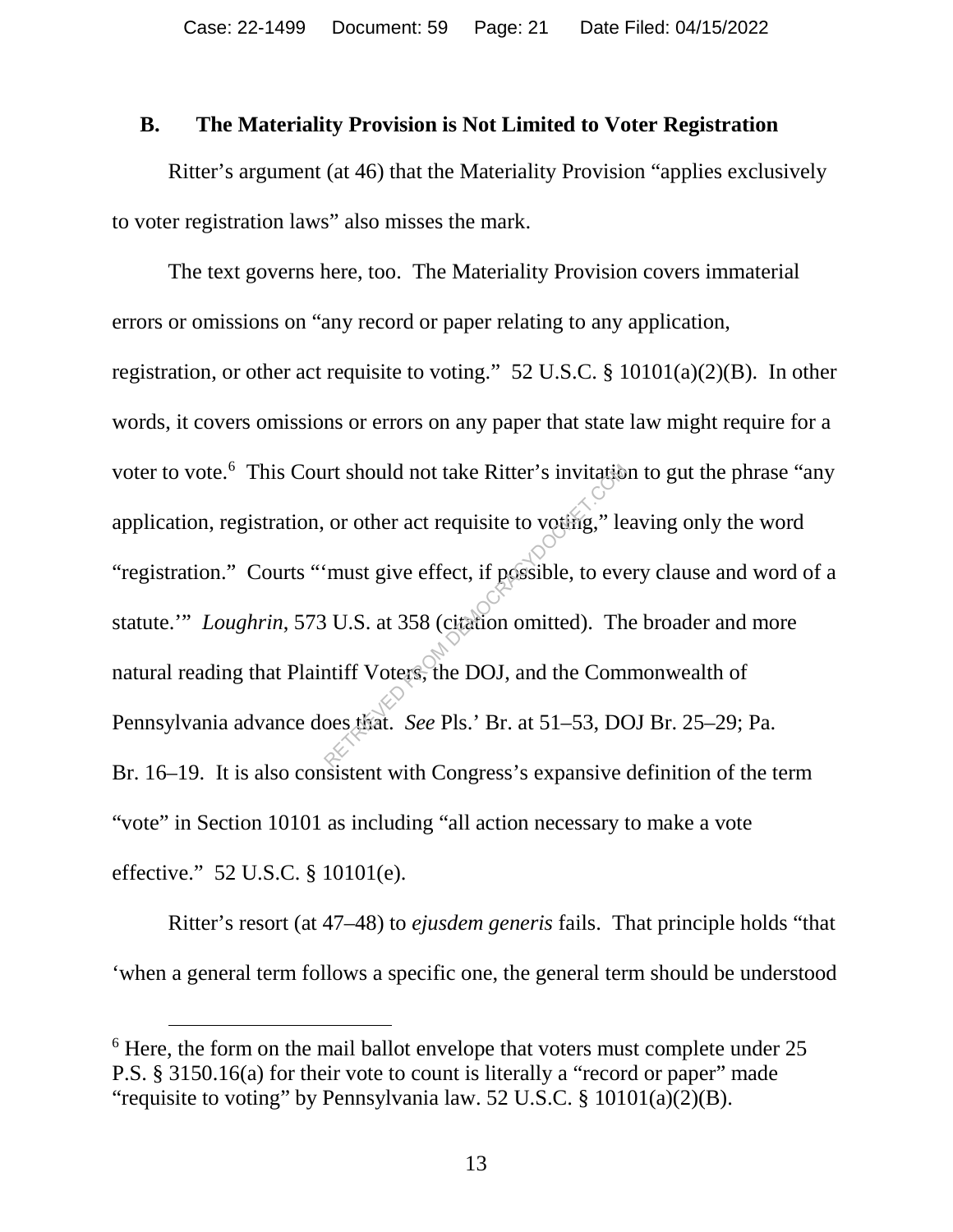as a reference to subjects akin to the one with specific enumeration.'" *Ali v. Fed. Bureau of Prisons*, 552 U.S. 214, 223 (2008) (citation omitted). But *ejusdem generis* cannot be used to "render the general statutory language meaningless." *Christopher v. SmithKline Beecham Corp.*, 567 U.S. 142, 163 (2012). Ritter's reading would do just that.

And Ritter's argument that the Materiality Provision only applies to omissions on papers related to "acts requisite to voting *that are similar to applications or registrations*" is unpersuasive. Ritter Br. 48 (emphasis added). The paperwork required to submit a mail-in ballot *is* similar to the mail ballot *application*; both require voters to attest that they are qualified to vote, and both are prerequisites under Pennsylvania law to counting a mail-in ballot. From S<sup>2</sup> is unpersuasive. Ritter Br<sub>o</sub>ck<br>to submit a mail-in ballot is similar<br>exporters to attest that they are qualif<br>Pennsylvania law to counting a mail<br>eading of the Materiality Provision<br>of ensuring that voters are n

Ritter's pinched reading of the Materiality Provision would thwart Congress's central goal of ensuring that voters are not denied the franchise based on immaterial technicalities. And Ritter cannot identify a single case adopting his position. 7 Meanwhile, federal courts have repeatedly applied the Materiality

 <sup>7</sup> The cases Ritter references (at 46 n.11) are off point. *Friedman v. Snipes* involved a *deadline* to submit ballots, *not* an error or omission "on any record or paper." 345 F. Supp. 2d 1356, 1371–72 (S.D. Fla. 2004); *see also* Pls. Br. at 53 n.16; Pa. Br. 18. *Condon v. Reno*, 913 F. Supp. 946 (D.S.C. 1995), did not address the Materiality Provision at all. The others simply state as a matter of general background that the Civil Rights Act sought to curb discrimination in voter registration.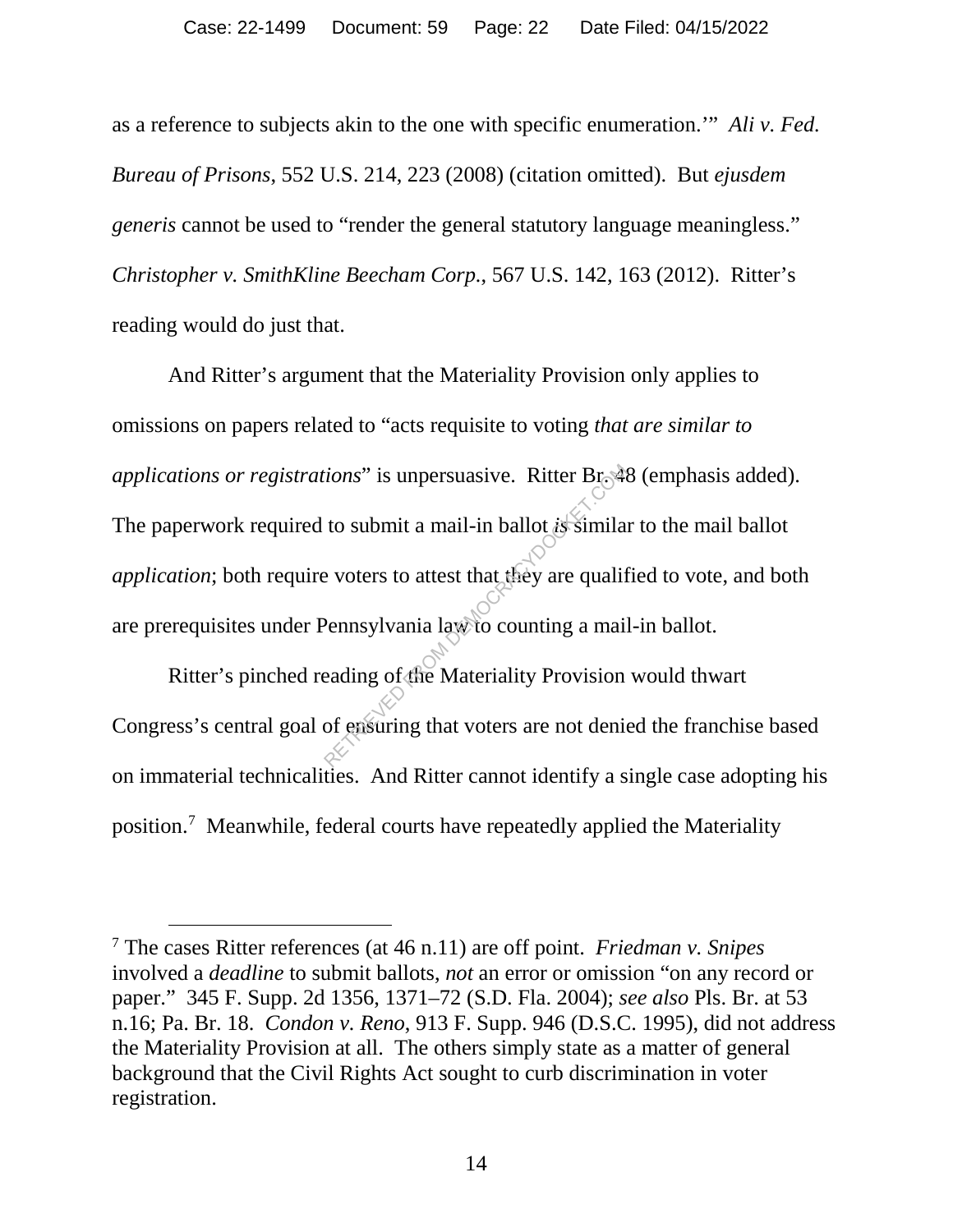Provision outside the voter registration context. *See* Pls. Br. 52 and DOJ Br. 26 (collecting cases); *see also, e.g.*, *Common Cause v. Thomsen*, No. 19-CV-323-JDP, 2021 WL 5833971, at \*3 (W.D. Wis. Dec. 9, 2021) ("[T]he text of § 10101(a)(2)(B) isn't limited to race discrimination or voter registration.").

#### **C. The Materiality Provision Prohibits the Board from Disenfranchising Voters for Failure to Handwrite a Date on Their Mail Ballot Envelopes**

On the merits, Defendants cannot explain how handwriting a date on the outer envelope of a timely-received mail ballot is "material in determining whether [a mail ballot voter] is qualified under State law to vote" in Pennsylvania. 52 U.S.C. § 10101(a)(2)(B). Indeed, as the Commonwealth of Pennsylvania's comprehensive brief explained, it is not. Pa. Br. 9–16. ly-received mail ballot is "material"<br>
ualified under State law to vote" in<br>
. Indeed, as the Commonwealth of<br>
plained, it is not Pa. Br. 9–16.<br>
d in Pennsylvania if, by Election D<br>
for at least one month, have lived in

A voter is qualified in Pennsylvania if, by Election Day, "they are 18 years old, have been a citizen for at least one month, have lived in Pennsylvania and in their election district for at least thirty days, and are not imprisoned for a felony conviction." Pa. Br. 10; *see* 25 P.S. § 2811; 25 Pa.C.S. § 1301(a). The date on a mail-ballot envelope does not in any way affect whether its receipt is timely, and cannot alter a voter's age, residence, citizenship, or felony status. Defendants do not dispute that these are the qualifications to vote in Pennsylvania. Nor do they argue that the date bears directly on any of them.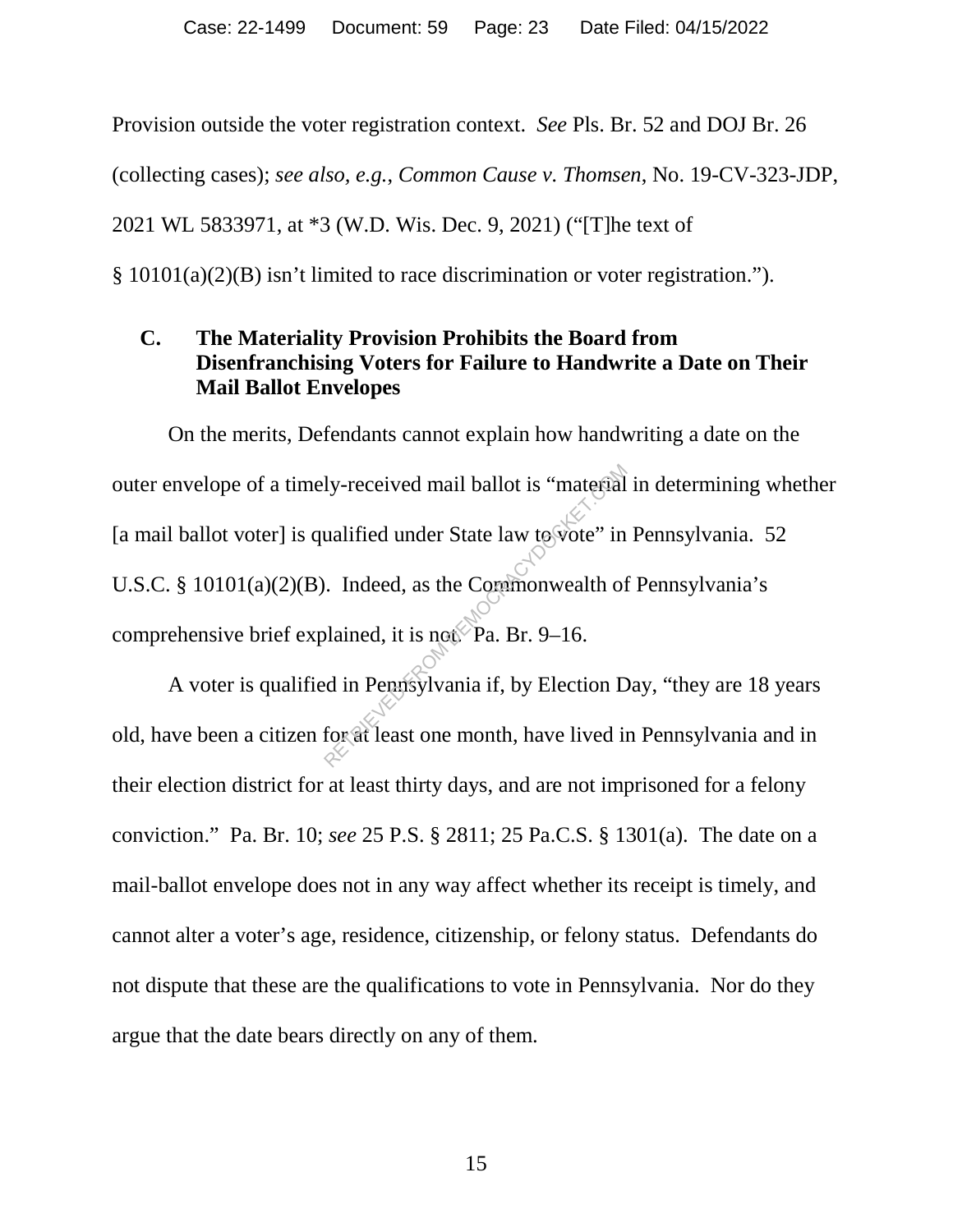Instead, Defendants' main argument (Ritter Br. 50–52) is that a hypothetical scenario may exist wherein a person's residence or felony status has changed between when they receive their mail ballot and when they vote. In those circumstances, the argument goes, the date the voter writes on the mail-ballot envelope, if accurate, might help demonstrate that the voter lied when they attested to their qualifications. 8 That argument fails for multiple reasons.

First, Ritter's hypotheticals assume an *accurate* date on the envelope—but that is not what is required. Consistent with state guidance, JA192, any string of numbers in the form of a date, even a clearly incorrect one, allows a ballot to be counted, as happened in the election here. *See* JA254–255 (county clerk agreeing ballots would be accepted if the date "would say 1960" or if it was "a date in the future"); *see also* Pl.'s Br. 9; Pa. Br. 11–12. The fact that anything that looks like a date, including a date from decades past or future, is acceptable highlights why the handwritten-envelope date cannot be material to accurately assessing anything. *See* Pl.'s Br. 43–46. ed. Consistent with state guidance.<br>
a date, even a clearly incorrect one,<br>
the election here. *See* JA254–255<br>
ed if the date "would say 1960" or i<br>  $\text{Br. 9; Pa. Br. 11–12.}$  The fact that a<br>
pm decades past or future, is a

Second, even in Ritter's hypotheticals, an accurate envelope date would not bear on a voter's qualification to vote—the only question that matters. Whether a

 <sup>8</sup> Ritter notes (at 49) that 25 P.S. § 3553 makes the attestation on the envelope subject to criminal penalties. However, the penalties in Section 3553 are triggered when a voter "sign[s]" the attestation. *Id*. The envelope dating requirement is not mentioned.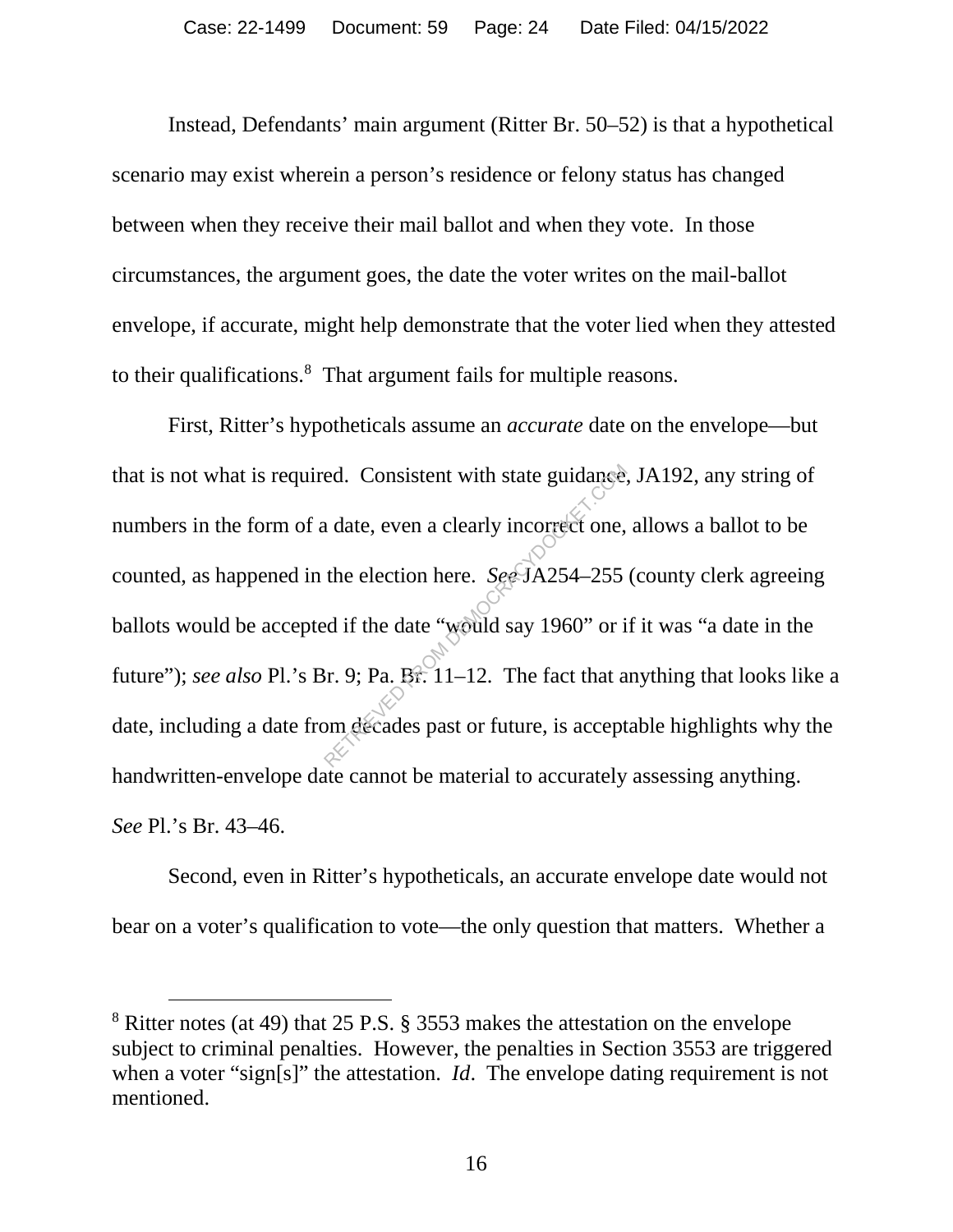voter is qualified is assessed as of Election Day. *See* Pa. Br. 13. That is why, for example, the votes of mail-ballot voters who die between mailing their ballot and Election Day are not counted. *See, e.g.*, 25 P.S. § 3146.8(d). The same is true for residency, citizenship, and felony status.<sup>9</sup> See Pa. Br. 13. Thus, it is irrelevant that a handwritten-envelope date (if accurate) could be used for some purpose *other than assessing qualifications*, such as providing evidence in a post-hoc perjury case against a fictitious voter who wrongfully casts a mail ballot. If the envelope date is not "material in determining whether [a mail-ballor voter] is qualified under State law to vote," 52 U.S.C. §  $10101(a)(2)(B)$ , it may not be used to disenfranchise voters.

On that issue, there is broad agreement. The Commonwealth of Pennsylvania concludes that the envelope date "does not assist in determining if the ballot was cast by someone eligible to vote under Pennsylvania law." Pa. Br. 9. The Secretary of State's guidance says that "the date written" on the envelope is not "used to determine the eligibility of the voter." JA192. Even the state court that ruled in Ritter's favor held that the envelope date "does not, in any way, relate letermining whether [a mail-ballot<sup>s]</sup><br>S.C. § 10101(a)(2)(B), it may not leads to the metal of the commodular that the envelope date "does not as megave eligible to vote under Penns

<sup>&</sup>lt;sup>9</sup> Ritter's already-voted argument (at 51) is meritless because mail-ballot voters are legally prohibited from voting in person unless they surrender their mail ballots. *See* 25 P.S. §§ 3146.6(b)(3), 3150.16(b)(3); Pa. Br. 2–3, 12.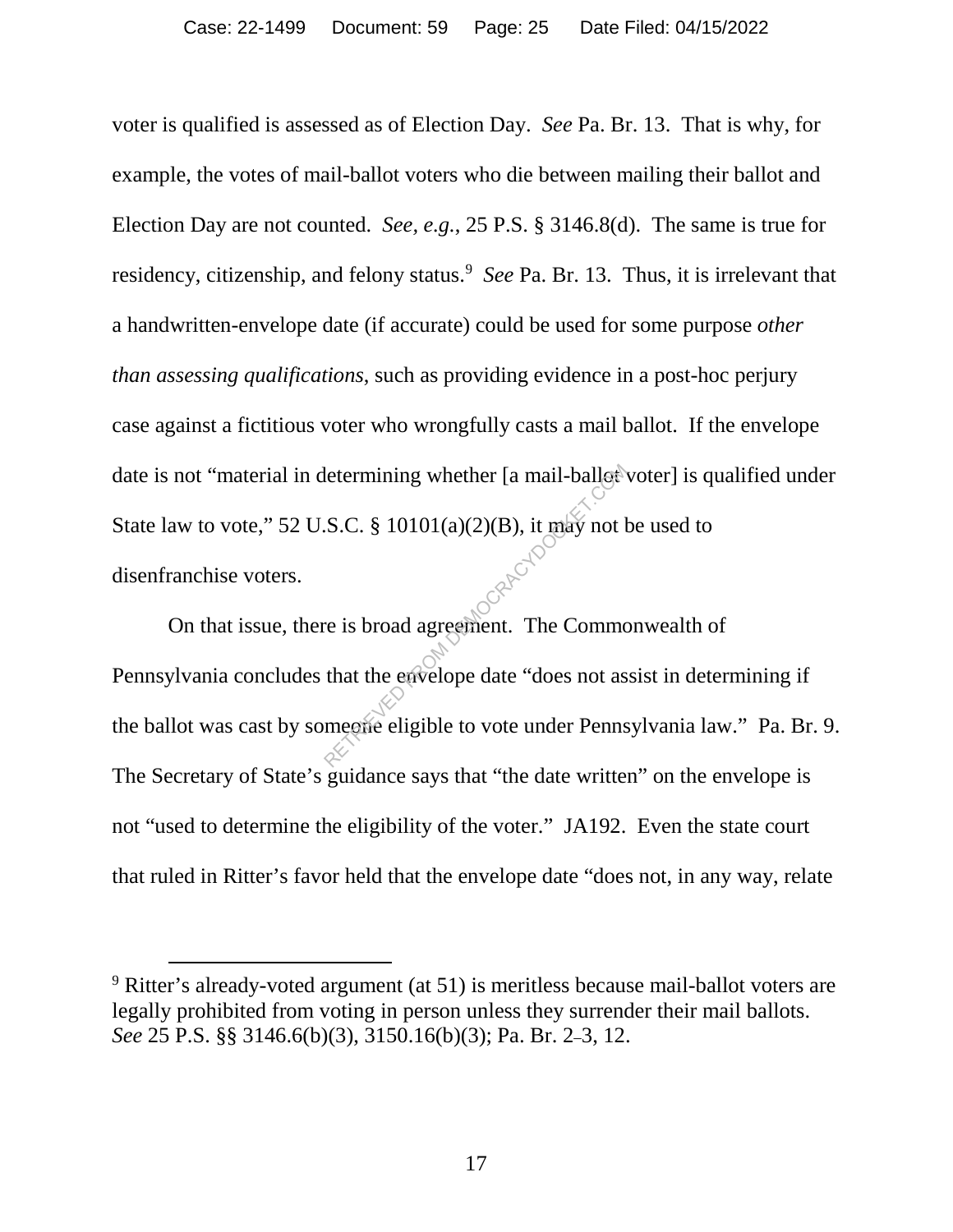to whether that elector has met the qualifications necessary to vote in the first place." *Ritter v. Lehigh Cnty. Bd. of Elections*, No. 1322 C.D. 2021, 2022 WL 16577, at \*9 (Pa. Commw. Ct. Jan. 3, 2022). 10

Contrary to Ritter's suggestion (at 52–53), this case is just like *Martin v. Crittenden*, where a voter's ability to write their year of birth on their absentee ballot envelope had no actual bearing on their qualifications. 347 F. Supp. 3d 1302, 1308–09 (N.D. Ga. 2018); *see* JA165–166; *see also* Pa. Br. 2–3 (citing 25 P.S. §§ 3146.2b, 3150.12b).

Ritter's rump anti-fraud arguments (at 54–56) also fail. He concedes that Plaintiff Voters' signed mail ballots were not fraudulent and were timely received and date-stamped. JA169, JA449–458. And he does not (and cannot) contest that because the ballot's receipt date governs its timeliness, it is impossible to "backdate" an untimely-received ballot. Pa. Br. 13–14; *compare* JA31–32 (suggesting that the envelope-dating requirement is justified by concerns about "back- 2b).<br>
Fraud arguments (at 54–56) also fa<br>
mail ballots were not fraudulent and<br>
59, JA449–458, And he does not (a<br>
eipt date governs its timeliness, it is<br>
ved ballot. Pa. Br. 13–14; compare

 <sup>10</sup> The Pennsylvania Supreme Court's *In re Canvass* decision is not to the contrary. As the Board's quotations (at 20–26) demonstrate, three judges on the court affirmatively viewed the envelope-dating requirement as immaterial, and a fourth viewed it as "mandatory" (and thus "weighty") for purposes of state law, while remaining noncommittal about whether it served any actual function (let alone one material to determining voter qualifications).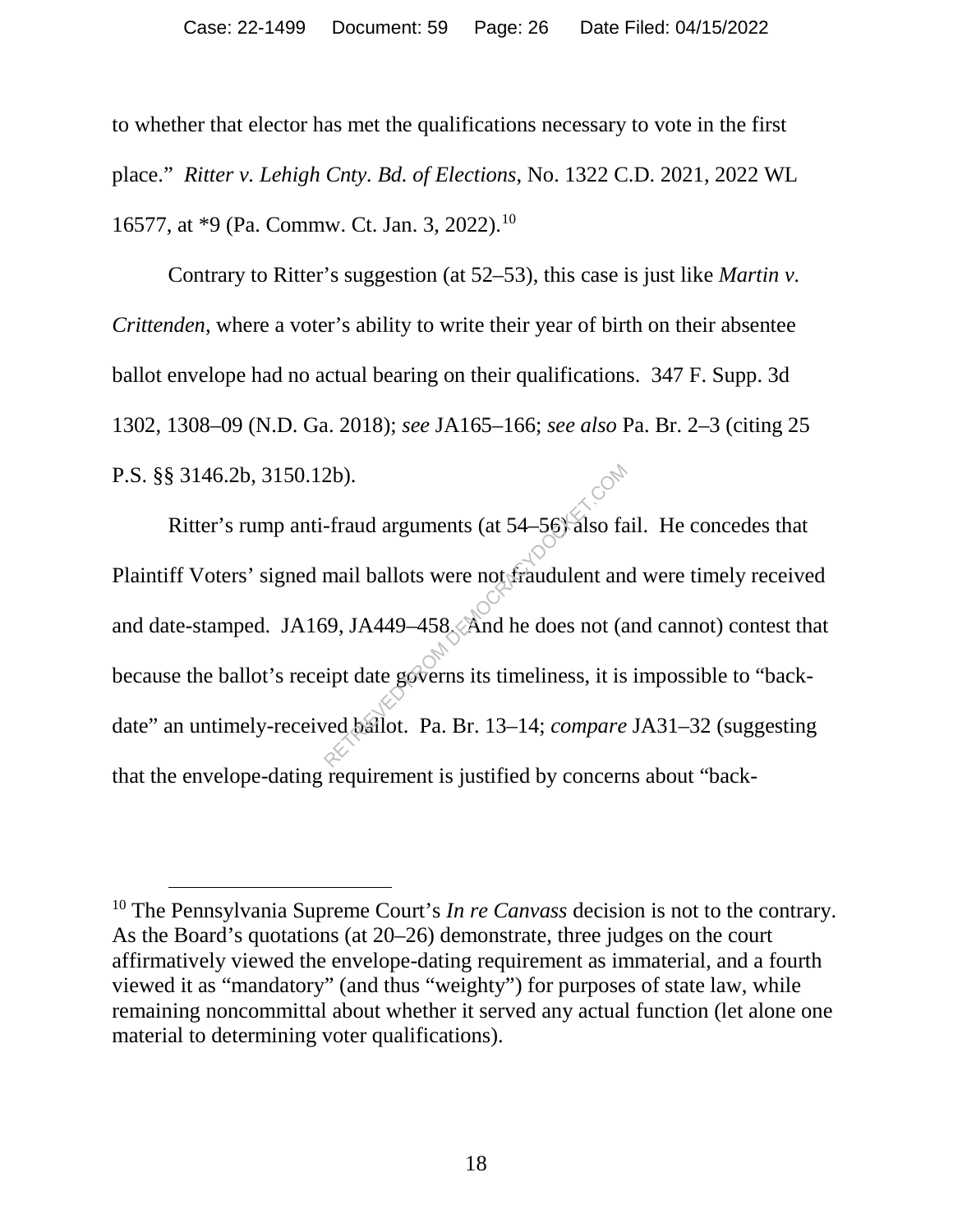dating"). 11 Ritter wrongly relies on *Howlette v. City of Richmond, Va.*, 485 F. Supp. 17 (E.D. Va. 1978), which involved a local requirement that signatures on petitions supporting municipal bond referenda be individually notarized. *Id.* at 27. Unlike with the notarization requirement in *Howlette*, merely writing a date—any date—does not "impress[] upon the signers … the seriousness of the act," *id.* at 23, which is perhaps why hundreds of qualified voters in Lehigh County simply omitted it.

## **III. RITTER'S OTHER ARGUMENTS LACK MERIT**

#### **A. Ritter's Laches Argument Fails**

Ritter's laches argument fails for two independent reasons.

## *1. As an Intervenor, Ritter has no laches defense.*

This Court should reject Ritter's laches argument because, as an intervenor, he may not raise defenses beyond those raised by the Board. "[A]n intervenor may argue only the issues raised by the principal parties and may not enlarge those issues." *E.g.*, *Sw. Pa. Growth All. v. Browner*, 121 F.3d 106, 121 (3d Cir. 1997) (citation omitted); *see also United States v. Metro. St. Louis Sewer Dist. (MSD)*, 952 F.2d 1040, 1043 (8th Cir. 1992) (intervenors could not raise *res judicata* RETRIEURIENTS LACK MER<br>
RETRIEURE EN ARCHER<br>
RETRIEURE FROM DEMOCRACY<br>
RETRIEVED TO LATE DE MORALDING DE MORALDING DE MORALDING PRISE AT PRINT DE MORALDING PRISE AND RETRIEUR DE MORALDING PORTRIEUR DE MORALDING DE MORALDIN

<sup>&</sup>lt;sup>11</sup> The Board's defense of the District Court's ruling on Plaintiff Voters' constitutional claim (at 26–31) is irrelevant. That claim is not at issue in this appeal.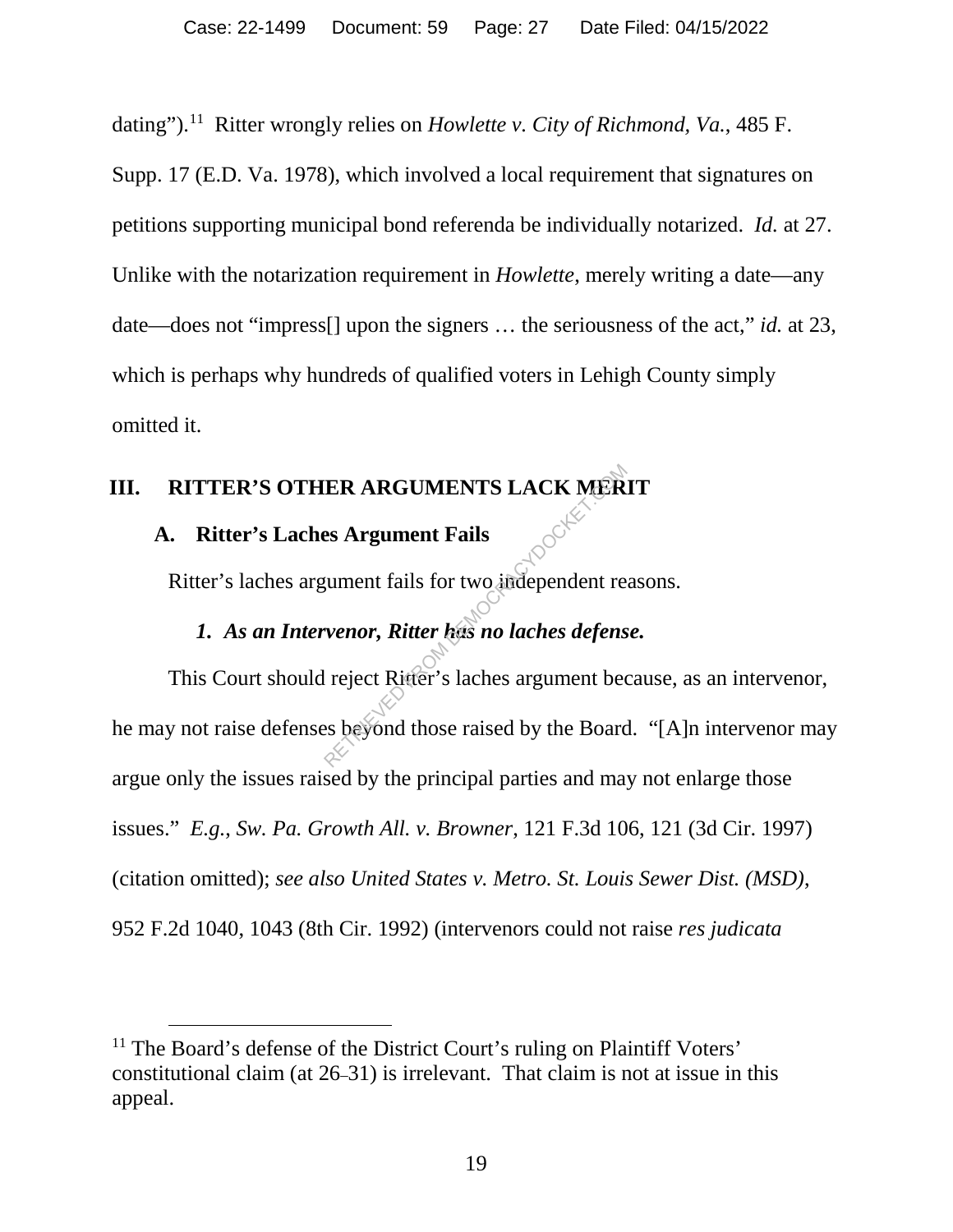defense); *Soc'y Hill Civic Ass'n v. Harris*, 632 F.2d 1045, 1060 (3d Cir. 1980) (same), *abrogated on other grounds by Martin v. Wilks*, 490 U.S. 755 (1989).

Laches is an affirmative defense that must be raised in a responsive pleading. Fed. R. Civ. P. 8(c). Indeed, because "[l]aches … flows from the relationship of the parties," an intervenor asserting laches in an action where they were not sued is particularly inappropriate. *Salem Eng'g Co. v. Nat'l Supply Co.*, 75 F. Supp. 993, 1000 (W.D. Pa. 1948) (striking intervenor's laches defense). Here, the Board—the defendant actually sued, who will be subject to a judgment and order if Plaintiff Voters prevail—did not assert laches. *See* JA475 (Board Answer). Ritter as an intervenor is not entitled to do so. Fendant actually sued, who will be<br>ters prevail—did not assert faches.<br>tervenor is not entitled to do so.<br>**t** Court did not abuse its discretion<br>ument.<br>t did not abuse its broad discretion<br>es must establish (1) an inexcusa

## *2. The District Court did not abuse its discretion in rejecting Ritter's laches argument.*

The District Court did not abuse its broad discretion in rejecting laches. A defendant asserting laches must establish (1) an inexcusable delay in bringing the action, and (2) prejudice. *Gov't Emps. Ret. Sys. of V.I. v. Gov't of Virgin Islands*, 995 F.3d 66, 92 (3d Cir. 2021). As an equitable doctrine, determinations regarding laches are "left to the discretion of the lower courts." *In re Energy Future Holds. Corp.*, 904 F.3d 298, 310 (3d Cir. 2018) (citation omitted). An abuse of discretion occurs "when no reasonable person would adopt the district court's view." *Blunt v. Lower Merion Sch. Dist.*, 767 F.3d 247, 265–66 (3d Cir. 2014).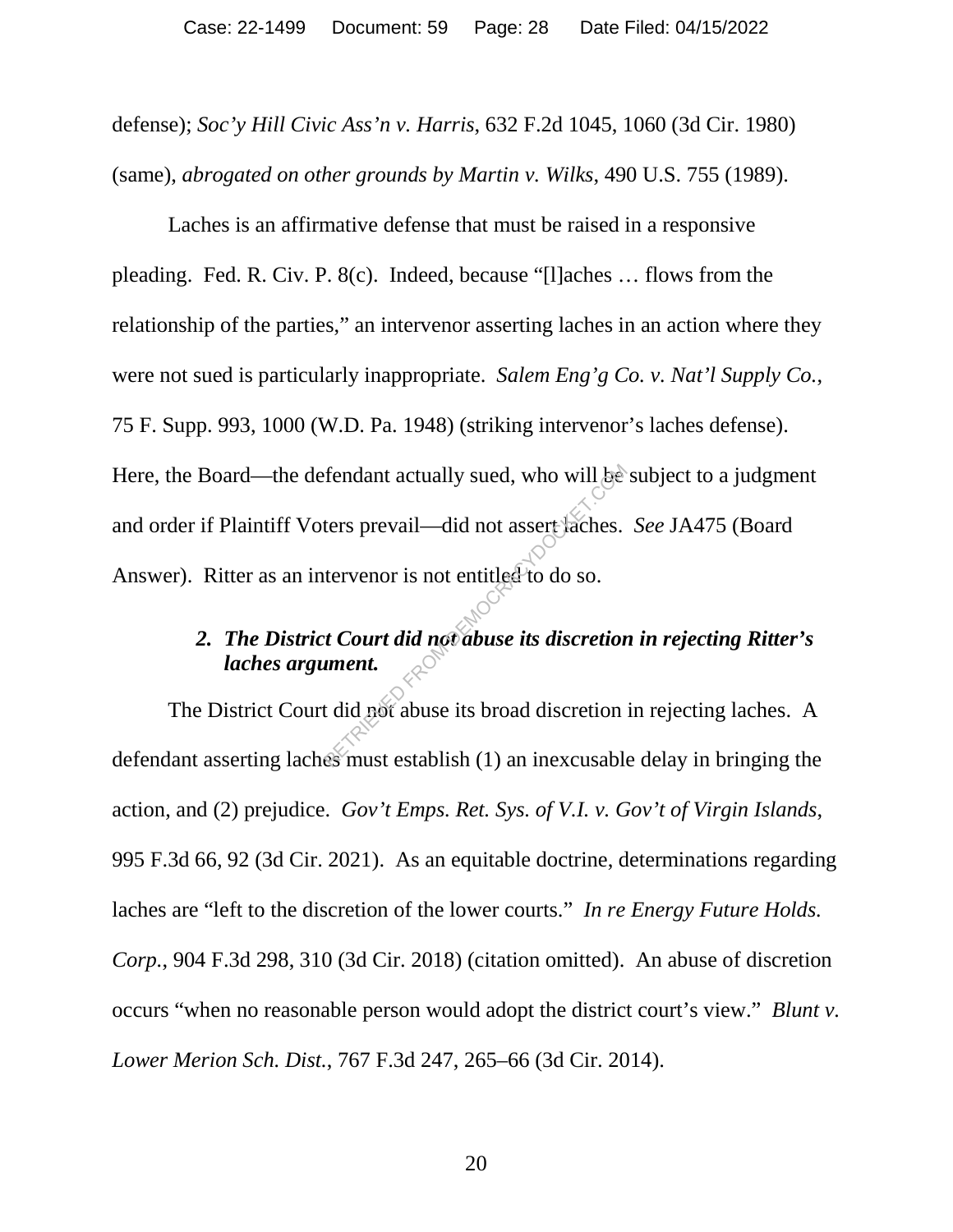The District Court acted well within its discretion in finding no inexcusable delay. Plaintiff Voters filed suit "[w]ithin just four days of learning that their ballots would go uncounted," and the gap in time between the election and this action was caused by Ritter's state court litigation, not "a delay attributable to Plaintiffs." JA19. Ritter's attempts to identify inexcusable delay all fail.

Notwithstanding Ritter's puzzling suggestion (at 25), Plaintiff Voters did not inexcusably delay when they "failed" to challenge the Pennsylvania mail ballot statute years before the election at issue here. *E.g.*, *Presbytery of N.J. of Orthodox Presbyterian Church v. Florio*, 40 F.3d 1454, 1462 (3d Cir. 1994) ("[I]f no injury has occurred, the plaintiff can be told either that she cannot sue, or that she cannot sue *yet*.") (citation omitted). Election at issue here.  $E.g., Presb$ <br>
Florio, 40 F.3d 1454, 1462, 3d Cir.<br>
ff can be told either that she cannot<br>
ed).<br>
xcusable delay in the few days afte<br>
ded: o count Plaintiff Voters' votes

Nor was there inexcusable delay in the few days after the election, before the Board unanimously decided to count Plaintiff Voters' votes. While Ritter suggests (at 26–27) that some voters received email notices that their ballots were cancelled, it is undisputed that at least two of the Plaintiff Voters did not. *See* Ritter Br. at 17–18 (noting that there were no email addresses on file for Francis Fox or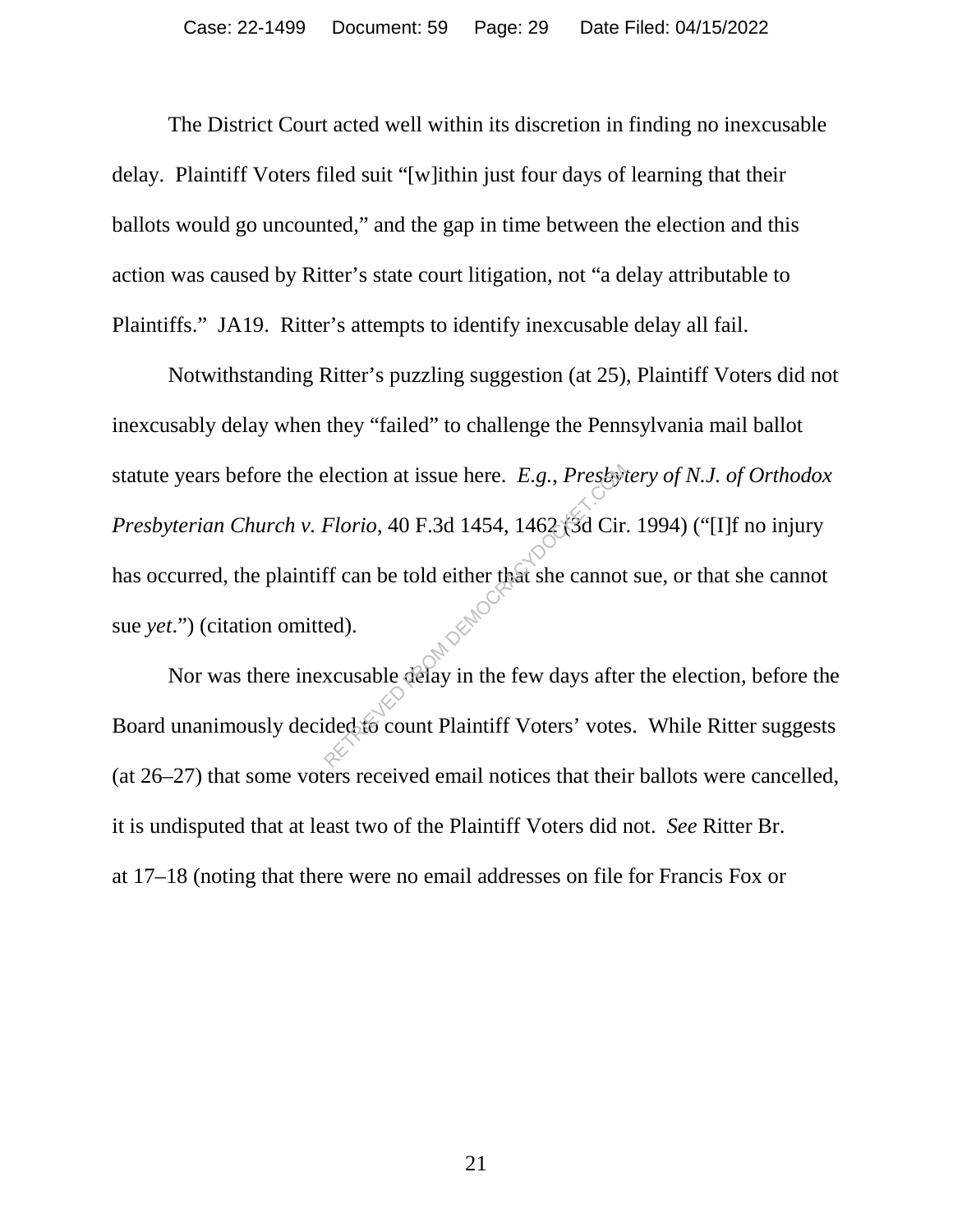Sergio Rivas); *see also* JA173, at  $\P$  68; JA175, at  $\P$  92.<sup>12</sup> And even if there had been proper notice that ballots were set aside or canceled prior to Election Day, the Board's decision to accept Plaintiff Voters' ballots obviated the need to take further action to protect their rights.<sup>13</sup> JA19.

Nor was there any inexcusable, prejudicial delay in failing to intercede in the Ritter-initiated litigation. Ritter repeatedly asserts (at 27–28) that Plaintiff Voters "did nothing" during that litigation, but never identifies what action Plaintiff Voters failed to take. Ritter *lost* in the Court of Common Pleas and then appealed. Accordingly, as the District Court found, "[u]p and until at least January 3, 2022, when the Commonwealth Court issued its opinion, Plaintiffs had every reason to believe their ballots would be counted." A19. Even then, there was no inexcusable delay in awaiting "the exhaustion of all state appellate efforts" and a final determination of their state law rights, JA19, before filing suit. After all, the Board was then *defending* its decision to count Plaintiff Voters' votes. Plaintiff itter *lost* in the Court of Common<sup>p</sup><br>rict Court found, "[u]p and until at<br>th Court issued its opinion, Plaintiff<br>ald be counted,"AA19. Even then,<br>aiting "the exhaustion of all state ap<br>eir state law rights, JA19, before

 $12$  Even for those voters who received some email, the automatically generated emails were far from clear notice of a canceled vote, as the subject line read: "Your Ballot Has Been Received." JA460.

<sup>&</sup>lt;sup>13</sup> Ritter's argument (at 24) that that the two-day deadline for "any person" aggrieved" to challenge a county board decision is an appropriate reference point for assessing delay here is wrong. (citing 25 P.S. § 3157). Plaintiff Voters were not aggrieved by any Board action prior to January 27, when it first indicated it would certify the election without canvassing Plaintiff Voter's ballots. The other state law deadlines he identifies are even further afield. *See infra* at 23.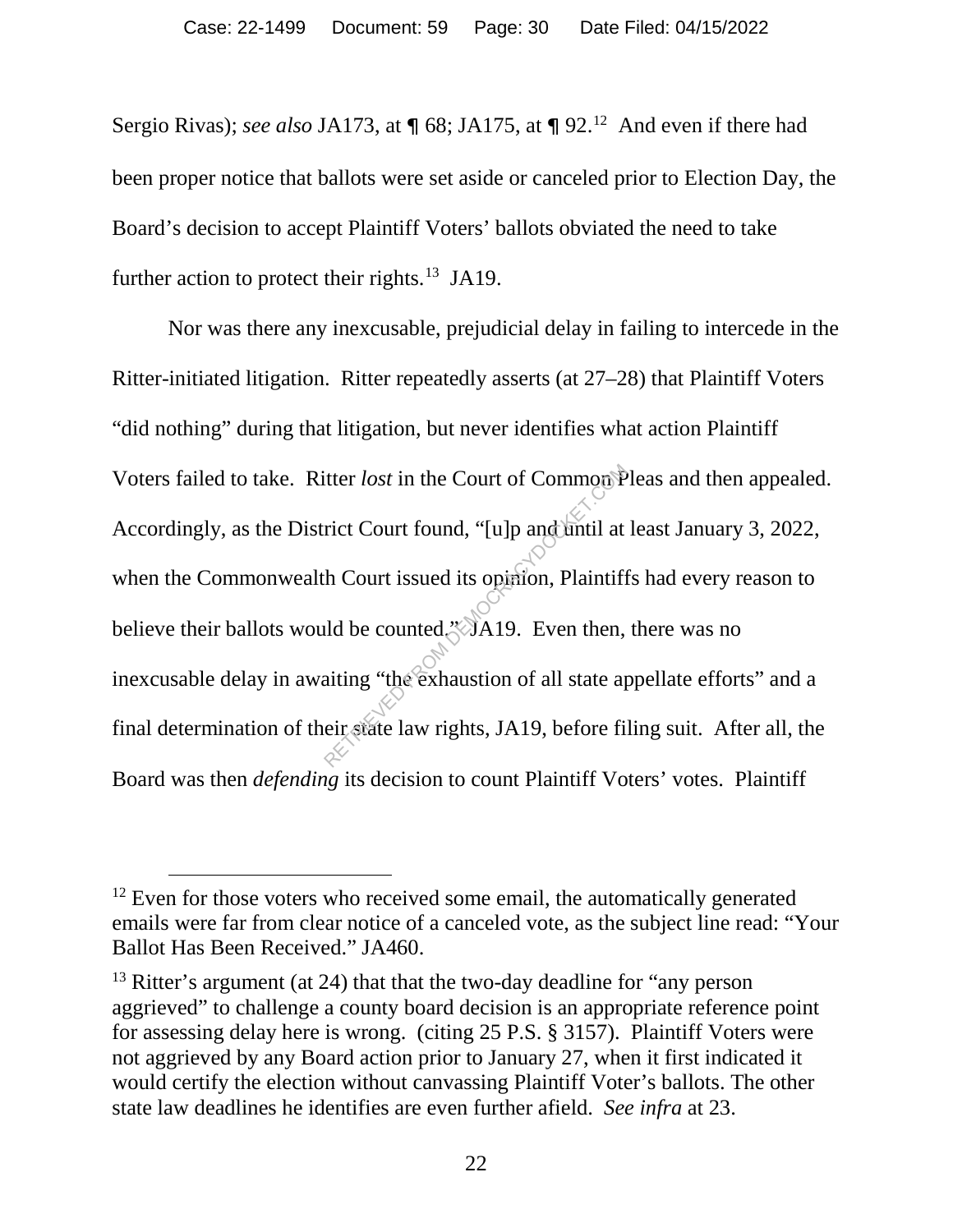Voters had no reason to sue the Board—the only defendant named in the Complaint—until January 27, 2022, when the Board first announced that it would certify the 2021 election results without counting their ballots. Thereafter, Plaintiff Voters acted with alacrity, suing within two business days.

Unsurprisingly, Ritter cites no successful laches-defense case on remotely similar facts. Ritter cites *Stein v. Cortés*, 223 F. Supp. 3d 423, 436 (E.D. Pa. 2016), to say federal courts should respect Pennsylvania Election Code deadlines for various types of post-election challenges. But he never identifies an applicable Election Code deadline. *See* Ritter Br. 24–25 (referring to 25 P.S. § 3456 (election contests for "illegal" elections), 25 P.S. § 3313 (contested nominations and elections for Governor and Lieutenant Governor), and 25 P.S. § 3263 (recounts). See Solution Contract Contract Contract Contract Contract Contract Contract Contract Contract Contract Contract Contract Composition Contract Composition Contract Composition Contract Composition Contract Contract Contract

Ritter's other citations are even further afield, involving either extraordinary requests to disrupt an imminent, upcoming election based on problems that could have been flagged earlier in the process,  $14$  or belated attempts to decertify the

 <sup>14</sup> *See* Ritter Br. 23, 30 (citing *Crookston v. Johnson*, 841 F.3d 396 (6th Cir. 2016); *Pa. Democratic Party v. Republican Party of Pa.*, No. 16-cv-5664, 2016 WL 6582659 (E.D. Pa. Nov. 7, 2016); *Fishman v. Schaffer*, 429 U.S. 1325 (1976) (Marshall, J., in chambers); *Nader v. Keith*, 385 F.3d 729, 736–37 (7th Cir. 2004)).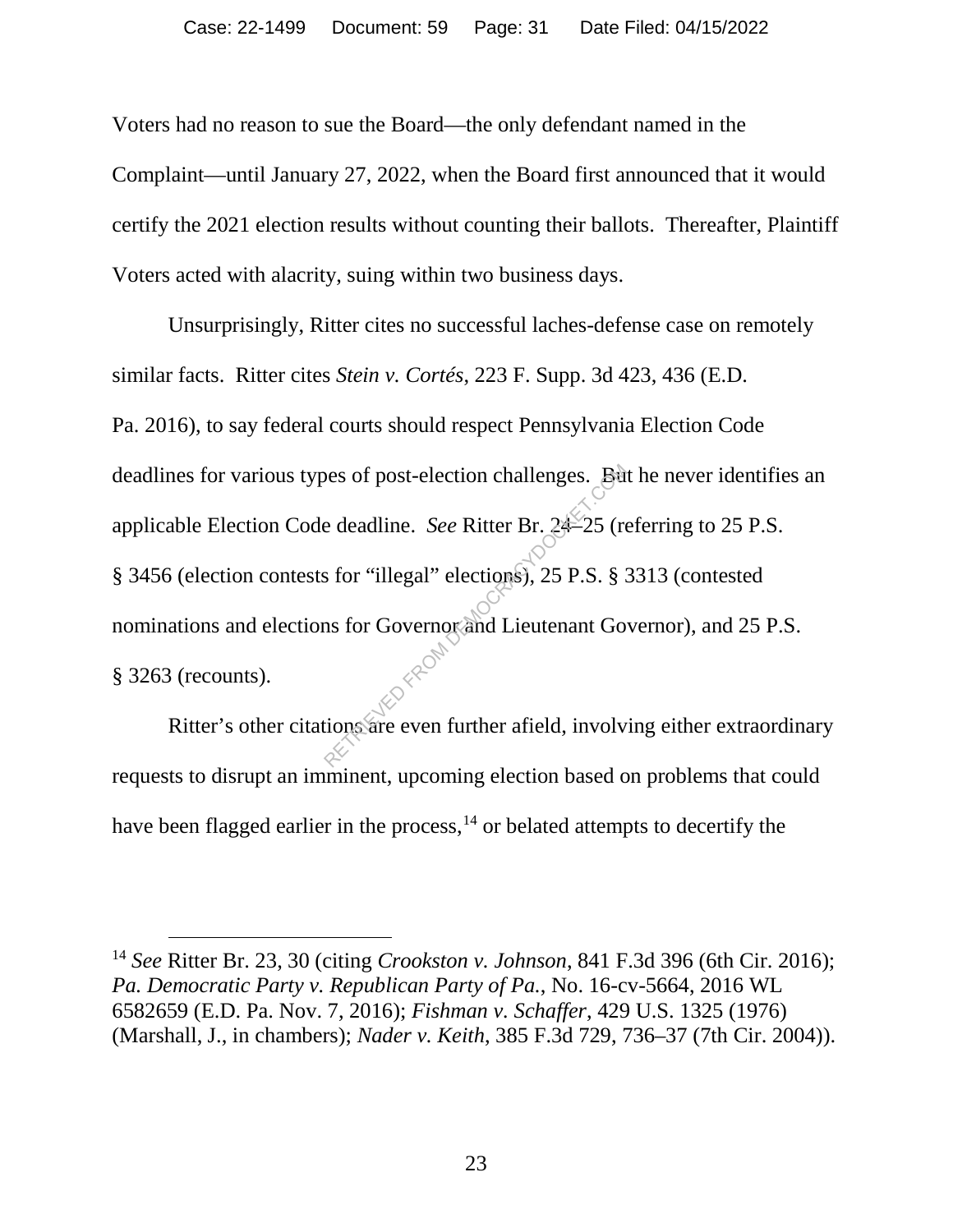results of a statewide contest and disenfranchise millions who had already voted.<sup>15</sup> Plaintiff Voters seek only to prevent disenfranchisement in a completed but uncertified local contest.

Beyond the lack of any inexcusable delay, Ritter also fails (at 30–32) to identify any prejudice that would outweigh the loss of Plaintiff Voters' fundamental right to vote and the public interest in counting all valid votes. *See Gov't Emps. Ret. Sys. of V.I.*, 995 F.3d at 94; *see also* Pa. Br. 1–2. The District Court did not abuse its discretion in rejecting Ritter's laches argument.

**B. This Court May Properly Order the Board to Comply with the Law** Ritter's argument that Plaintiff Voters lack standing (at 56–63) confuses standing with scope of remedy and gets both wrong. Suitscretion in rejecting Ritter's lacher<br>
ay Properly Order the Board to that Plaintiff Voters lack standing<br>
emedy and gets both wrong.<br>
htiff Voters face imminent disenframent envelopes—and a decision declaring

On standing, Plaintiff Voters face imminent disenfranchisement for failure to date their mail-ballot envelopes—and a decision declaring such disenfranchisement unlawful and enjoining it "will prevent or redress the injury." *Summers v. Earth Island Inst.*, 555 U.S. 488, 493 (2009). Plaintiff Voters are not suing on the rights of others; they themselves are being injured and have standing

 <sup>15</sup> *See* Ritter Br. 23, 30 (citing *King v. Whitmer*, 505 F. Supp. 3d 720 (E.D. Mich. 2020); *Stein v. Cortés*, 223 F. Supp. 3d 423 (E.D. Pa. 2016); *Kelly v. Commonwealth*, 240 A.3d 1255 (Pa. 2020) (per curiam)).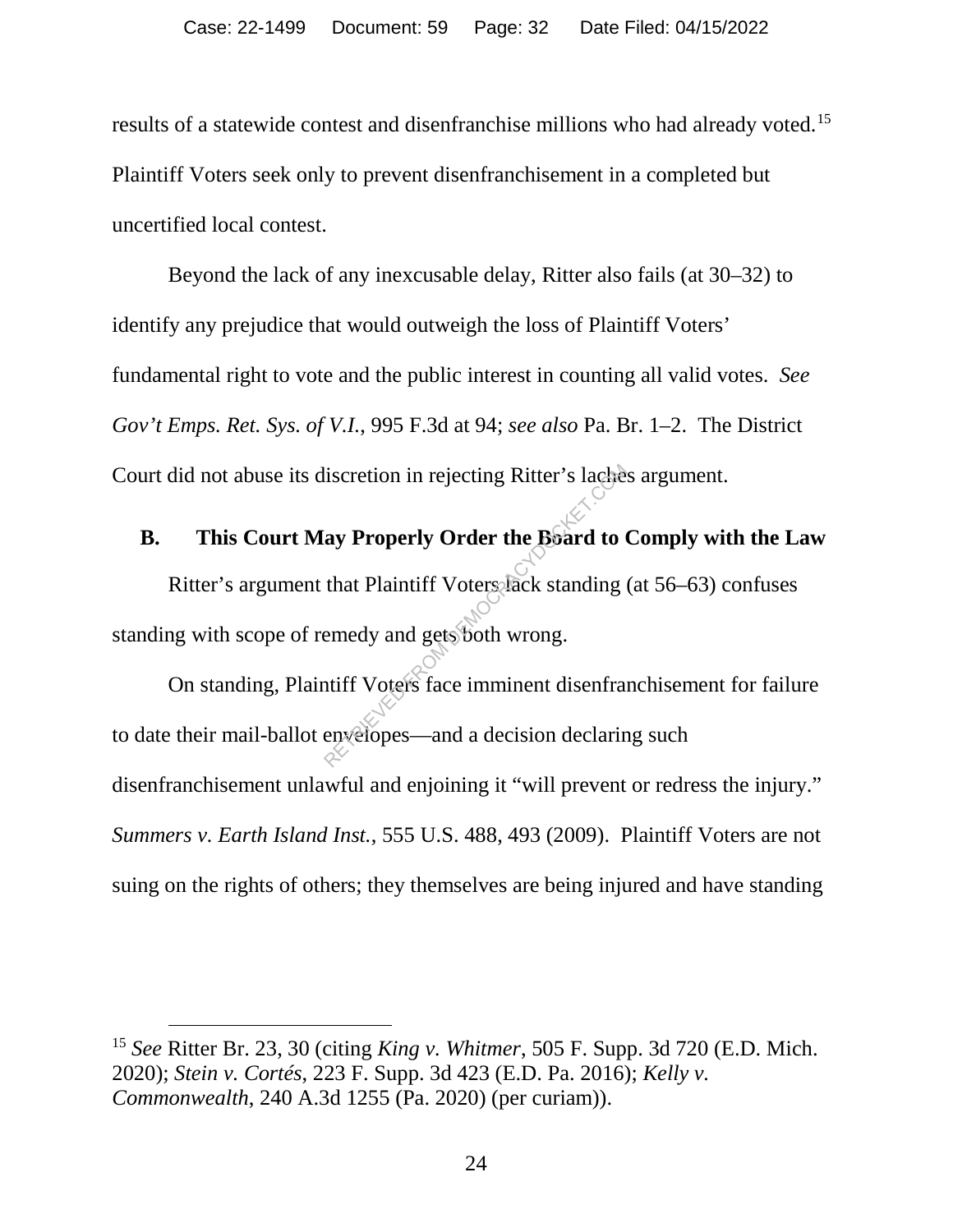to obtain "each type of relief sought," *id.*, namely declaratory and injunctive relief against the Board, whose policy will disenfranchise them. JA59–60.

Ritter does not contest this. Yet he seeks to limit relief to the five Plaintiff Voters, excluding (and thus disenfranchising) 252 identically situated voters. But that is a scope-of-remedy issue, not one of standing. Questions involving the scope of a proposed remedy are non-constitutional and therefore waivable. *See, e.g.*, *Armstrong v. Brown*, 768 F.3d 975, 981 (9th Cir. 2014); *In re Aimster Copyright Litig.*, 334 F.3d 643, 656 (7th Cir. 2003). Ritter's argument, advanced for the first time in this appeal, is waived.

Moreover, government defendants are frequently required to cease enforcing unlawful policies even if cessation benefits non-parties. Indeed, the "nature of the rights" at issue in cases challenging unlawful government policies often "requires that the decree run to the benefit not only of [plaintiffs] but also for all persons similarly situated." *Bailey v. Patterson*, 323 F.2d 201, 206 (5th Cir. 1963) (enjoining segregated buses in Mississippi); *see, e.g.*, *Galvan v. Levine*, 490 F.2d 1255, 1261 (2d Cir. 1973) ("[A]n action seeking declaratory or injunctive relief against state officials on the ground of unconstitutionality of a statute or administrative practice is the archetype of one where class action designation is largely a formality"); *see also, e.g.*, *Circle Schs. v. Pappert*, 381 F.3d 172, 177, 183 (3d Cir. 2004) (enjoining enforcement of statute requiring parental notification  $\begin{pmatrix} 5 & (7th Cir. 2003). \end{pmatrix}$  Ritter's argument<br>ived.<br>ment defendants are frequently req<br>f cessation benefits non-parties. In<br>challenging unlawful government p<br>e benefit not only of [plaintiffs] but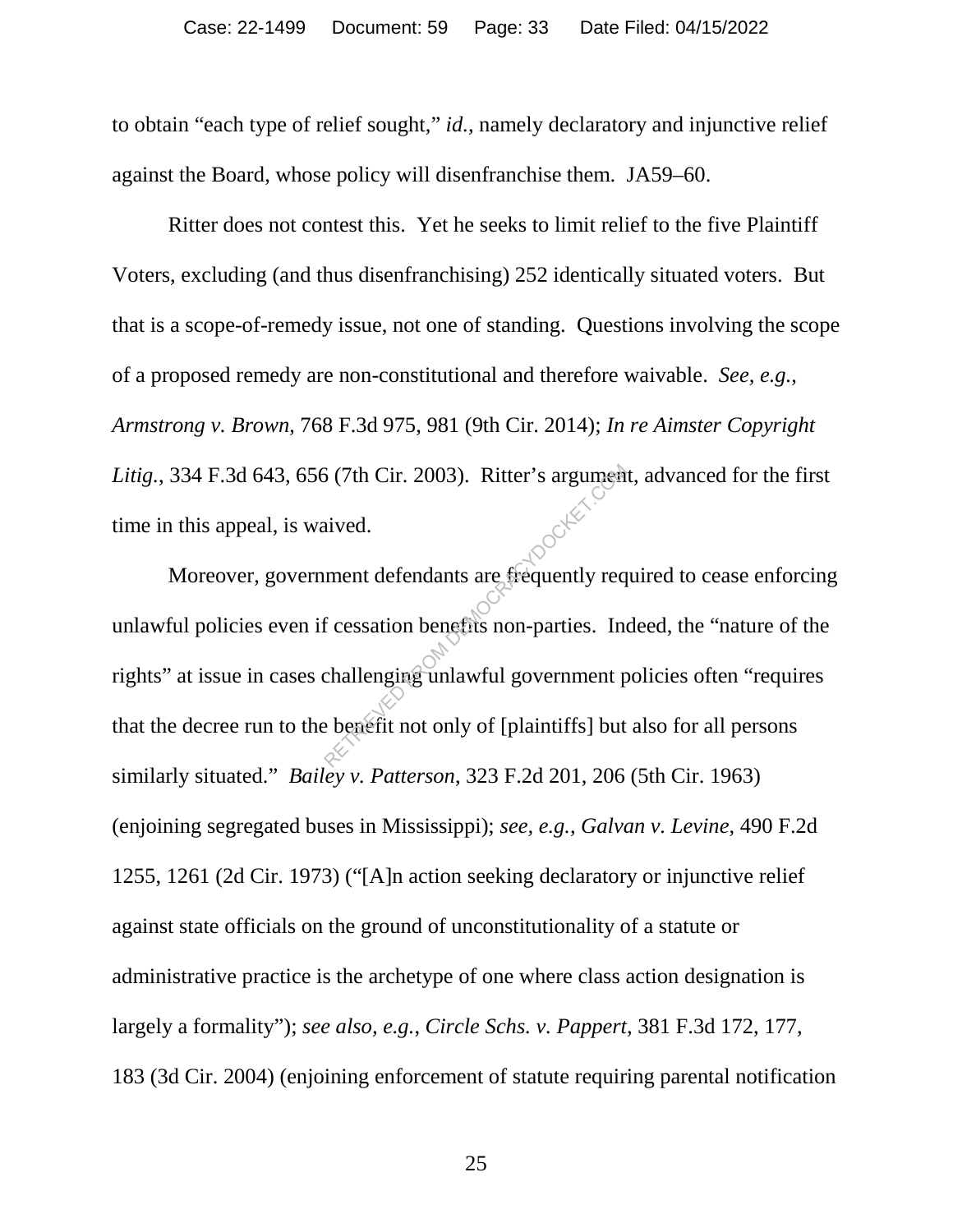for students who refuse to recite pledge of allegiance); *Whitewood v. Wolf*, 992 F. Supp. 2d 410, 431 (M.D. Pa. 2014) (enjoining enforcement of Pennsylvania laws prohibiting same-sex marriage). Voting rights cases are no exception: Voters are often identically situated with respect to challenges to particular election rules, such that "the nature of the rights asserted" often "require[s] that any declaratory or injunctive relief run to all persons similarly situated." *Cromwell v. Kobach*, 199 F. Supp. 3d 1292, 1313–14 (D. Kan. 2016). It would be inefficient (and would reward unlawful governmental action) to require every voter impacted by an unlawful electoral practice to file a separate lawsuit to obtain relief.<sup>16</sup>

Ritter's cases illustrate the same principle. For example, he cites (at 57) *Contractors Ass'n of E. Pa., Inc. v. City of Philadelphia*, 6 F.3d 990 (3d Cir. 1993), which held that a construction contractors association did not have standing to challenge ordinance provisions that did not deal with construction contracts. *Id.* at 996–997. But the association *did* have standing to challenge other provisions relating to construction contracts, enforcement of which was then enjoined *in toto*  mental action) to require every vote<br>ce to file a separate lawsuit to obta<br>strate the same principle. For exam<br>Pa., Inc. v. City of Philadelphia, 6<br>uction contractors association did n<br>visions that did not deal with constr

<sup>&</sup>lt;sup>16</sup> Ritter is thus wrong to suggest (at 58–59) that the Lehigh County mail-ballot voters (most of them senior citizens, many without an email address to receive updates from the SURE system) who did not hire a lawyer and bring a follow-on lawsuit have now affirmatively "elected" to waive their right to vote even if a federal court declares that they were illegally disenfranchised.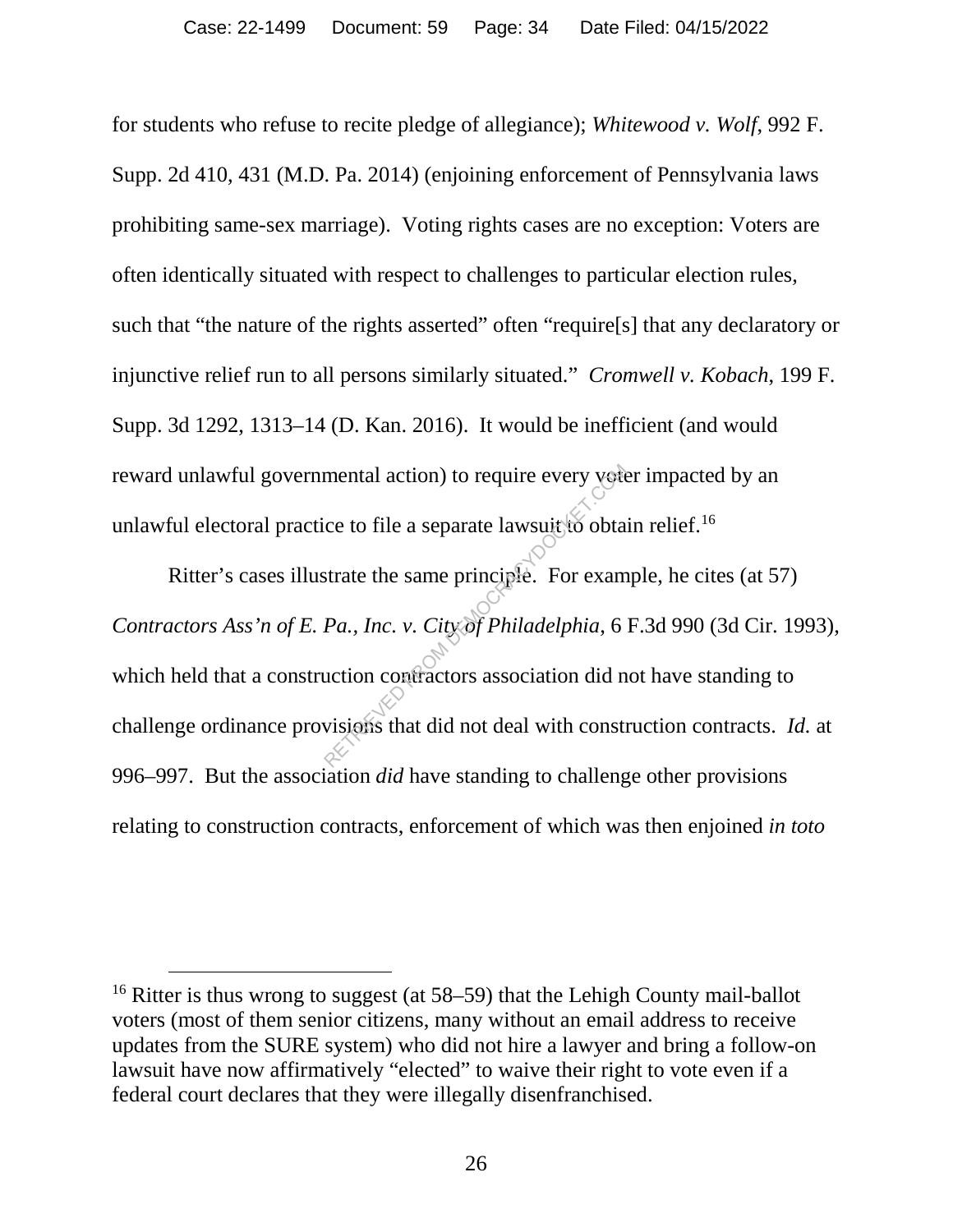to benefit anyone, not just the plaintiffs. 893 F. Supp. 419, 447 (E.D. Pa. 1995). This Court affirmed. 91 F.3d 586 (3d Cir. 1996).

Ritter wrongly argues (at 61–62) that Plaintiff Voters are not similarly situated to the other 252 electors whose ballots the Board also set aside for failure to include a date on the envelope. But the record demonstrates that none of the disputed ballots are "naked ballots." JA441 (dissenting Commonwealth Court judge noting that the ballots at issue "were sealed in secrecy envelopes"); JA327– 28 (county clerk testifying that the disputed ballots' outer envelopes were opened, but not mentioning any naked ballots). And even if the record were not so clear, the argument is a red herring. Ritter acknowledges (at 7–8) that those 252 ballots "ha[ve] no date" on their return envelope, and that they have been set aside for that reason. Plaintiff Voters do not seek an order requiring the Board to count all 257 ballots *whether or not* they comply with other State-law requirements, such as the secrecy-envelope requirement. *See Pa. Democratic Party v. Boockvar*, 238 A.3d 345, 380 (Pa. 2020). The sole issue is whether the Board will proceed to canvass (count) the 257 ballots. Ritter's suggestion that the Court ought to treat Plaintiffs Voters' ballots differently from the 252 others that were set aside for the exact same unlawful reason is not only deeply inequitable, but raises troubling equal protection concerns. *Cf. Bush v. Gore*, 531 U.S. 98, 104–05 (2000) (per curiam). maked ballots). And even if the reception<br>aked ballots). And even if the reception<br>rring. Ritter acknowledges (at 7–8)<br>r return envelope, and that they have<br>do not seek an order requiring the levelopely with other State-la

27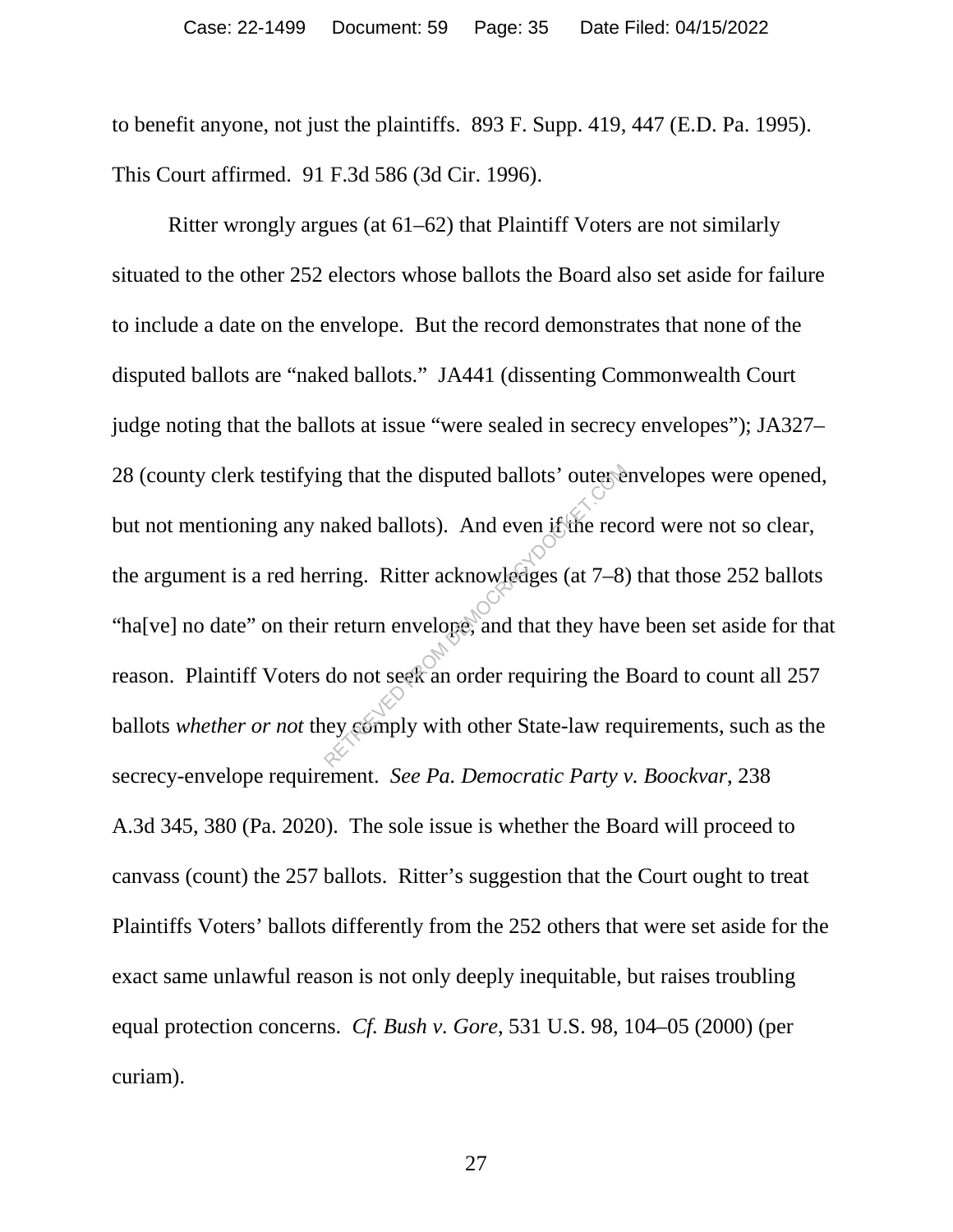If disenfranchising voters for failure to comply with the immaterial envelope-dating requirement is unlawful (and it is), then it is unlawful as to all voters in Lehigh County. The Board can and should be ordered to comply with the Materiality Provision.

RETRIEVED FROM DEMOCRACYDOCKET.COM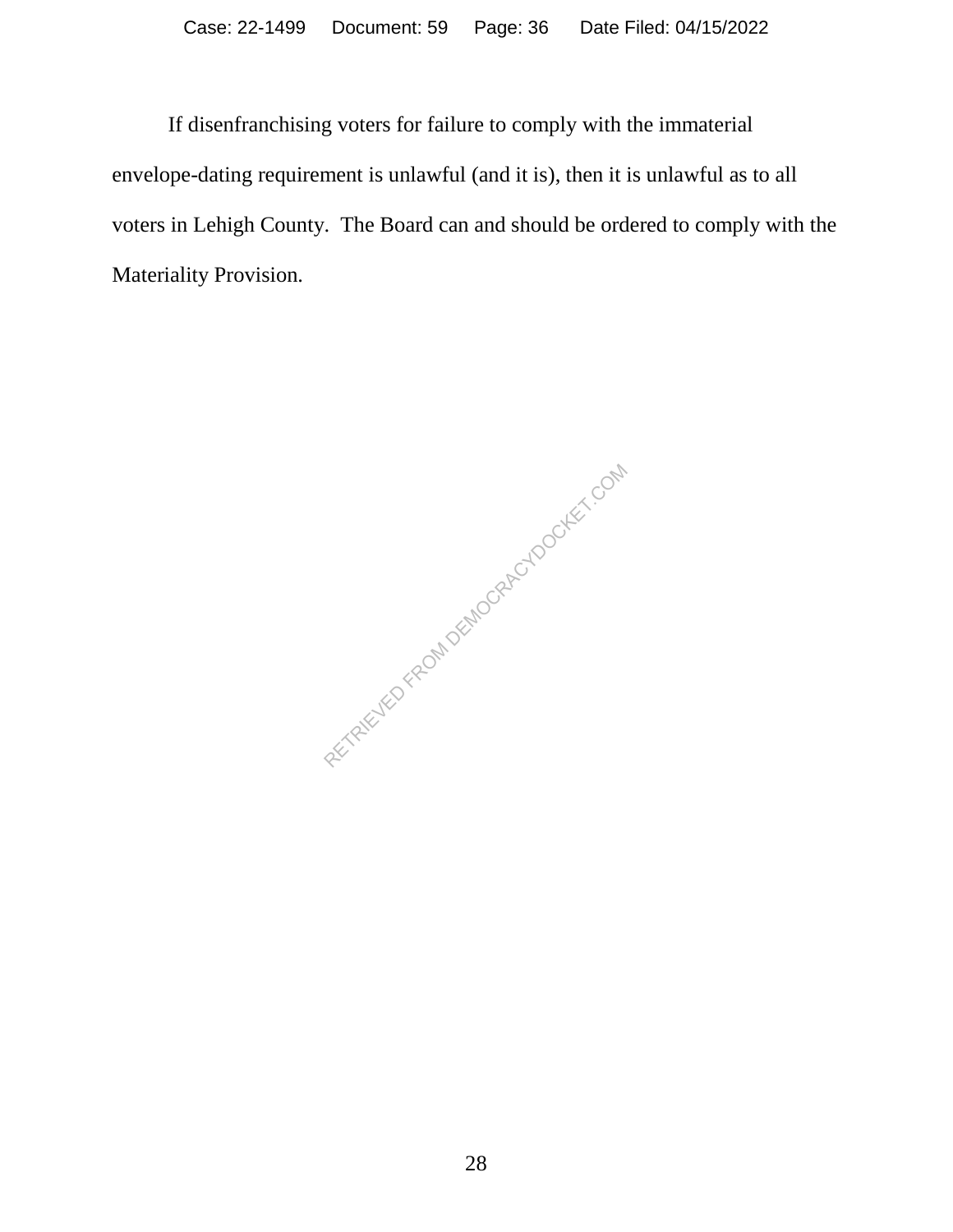Respectfully submitted,

Dated: April 15, 2022 s/ Witold J. Walczak

Witold J. Walczak (PA 62976) Richard Ting (PA 200438) Connor Hayes (PA 330447) ACLU OF PENNSYLVANIA P.O. Box 23058 Pittsburgh, PA 15222 P: 412-681-7864 vwalczak@aclupa.org rting@aclupa.org chayes@aclupa.org

Stephen A. Loney, Jr. (PA 202535) Marian K. Schneider (PA 50337) ACLU OF PENNSYLVANIA P.O. Box 60173 Philadelphia, PA 19102 P: 215-592-1513 sloney@aclupa.org mschneider@aclupa.org

Ari Savitzky Adriel I. Cepeda Derieux Sophia Lin Lakin AMERICAN CIVIL LIBERTIES UNION FOUNDATION 125 Broad St., 18th Floor New York, NY 10004 (212) 284-7334 asavitzky@aclu.org acepedaderieux@aclu.org slakin@aclu.org

*Counsel for Appellants*

RETRIEVED FROM DEMOC